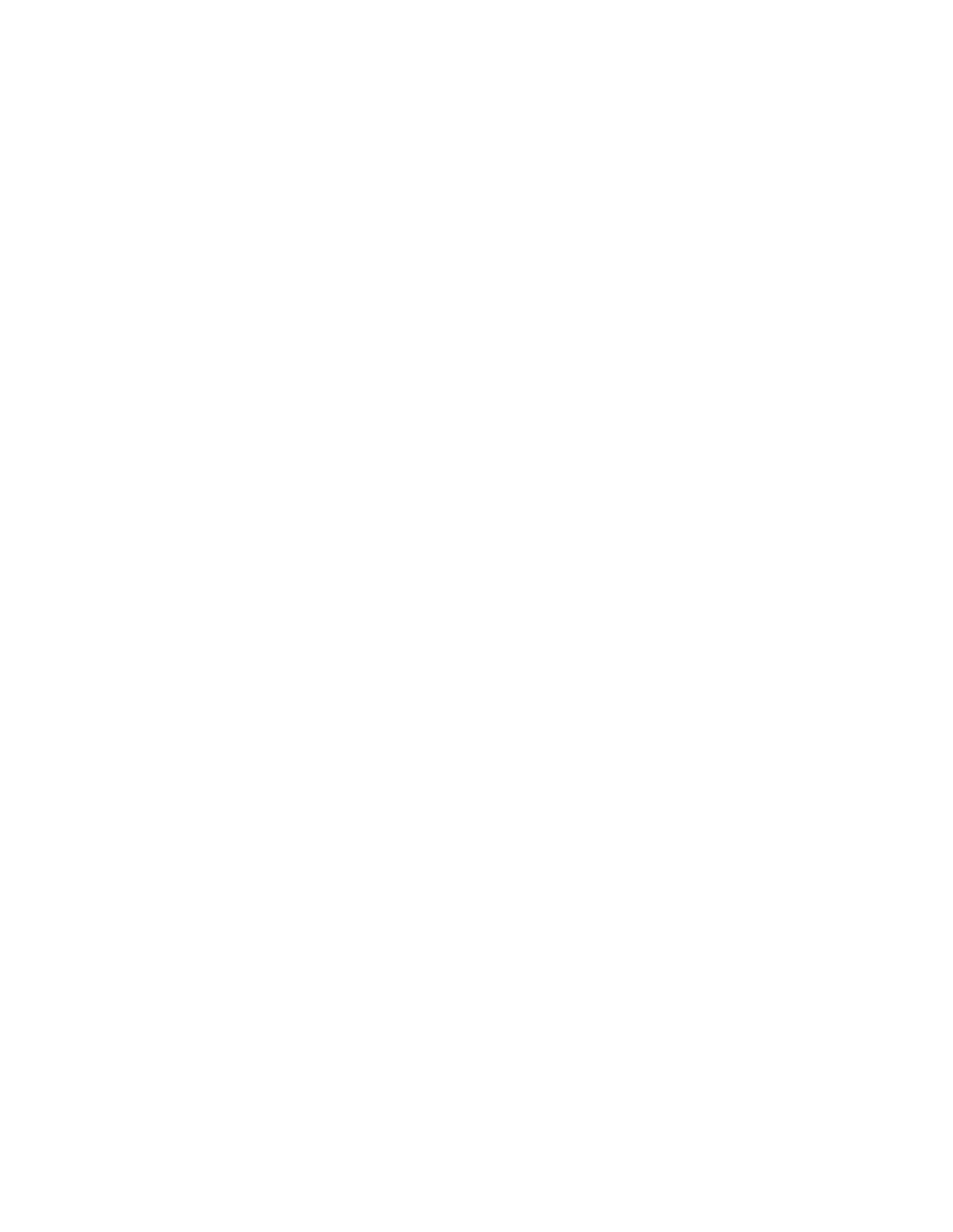# **Table of Contents**

| Asset People/Support Group/Organization to CI Relationship Datalink-specific columns 30 |  |
|-----------------------------------------------------------------------------------------|--|
|                                                                                         |  |
|                                                                                         |  |
|                                                                                         |  |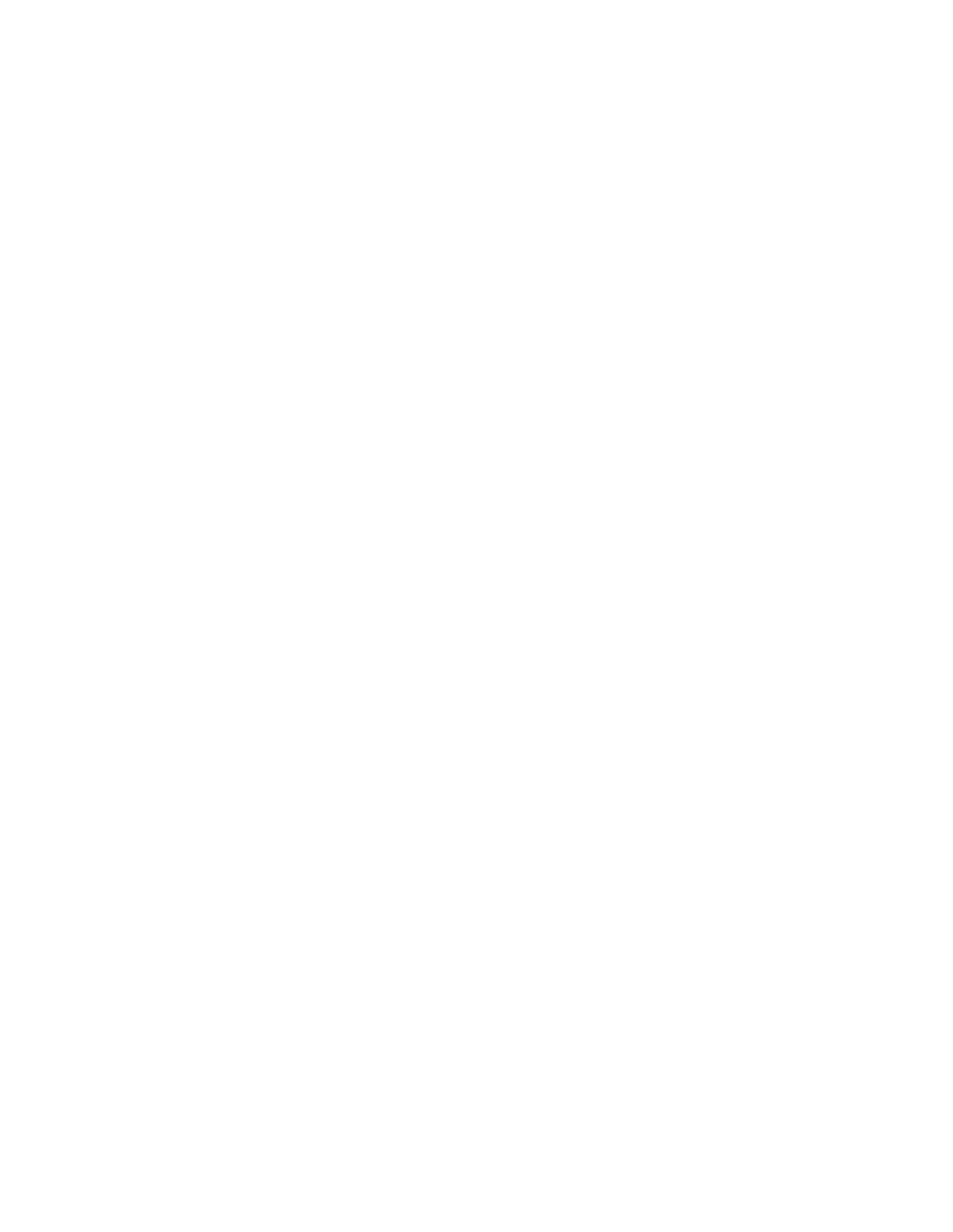# <span id="page-4-0"></span>**Preface**

The *Effective Transport Data Management Suite for BMC Remedy User's Guide – Asset & CMDB Data* provides additional information for the onboarding of asset and configuration data to BMC Remedy Asset Management and Atrium CMDB using the Effective Transport application (Effective Transport). For general information on using Effective Transport to onboard data, see the *Effective Transport Data Management Suite for BMC Remedy User's Guide*.

Effective Transport is part of Effect-Tech's growing suite of data management products. Run in conjunction with the BMC Remedy applications, Effective Transport significantly streamlines the time and effort required to configure and maintain the BMC Remedy IT Service Management (ITSM), Atrium CMDB, Service Request Management (SRM), and Service Level Management (SLM) applications.

#### **Audience**

This document is written for individuals responsible for using the Effective Transport application to onboard Asset and CMDB data to the BMC Remedy 8.1.

#### **Related documents**

The following documents contain additional information about the Effective Transport software:

*Effective Transport Data Management Suite for BMC Remedy*

- *Installation Guide*
- *Concepts Guide*
- *Release Notes*
- *User's Guide*
- *User's Guide, ITSM & People Data*
- *User's Guide, Service Request Management Data*
- *User's Guide, Service Level Management Data*
- *Customization Guide*

#### **Contacting Us**

For questions about Effective Transport or other products by Effect-Tech, contact Customer Support at [information@effect-tech.com.](mailto:information@effect-tech.com)

Effective Technologies 2804 Mission College Blvd, Suite 210 Santa Clara, CA 95054 Phone: (408) 834-7554 Fax: (408) 834-7571 Email: information@effect-tech.com

Web site: [http://www.effect-tech.com](http://www.effect-tech.com/)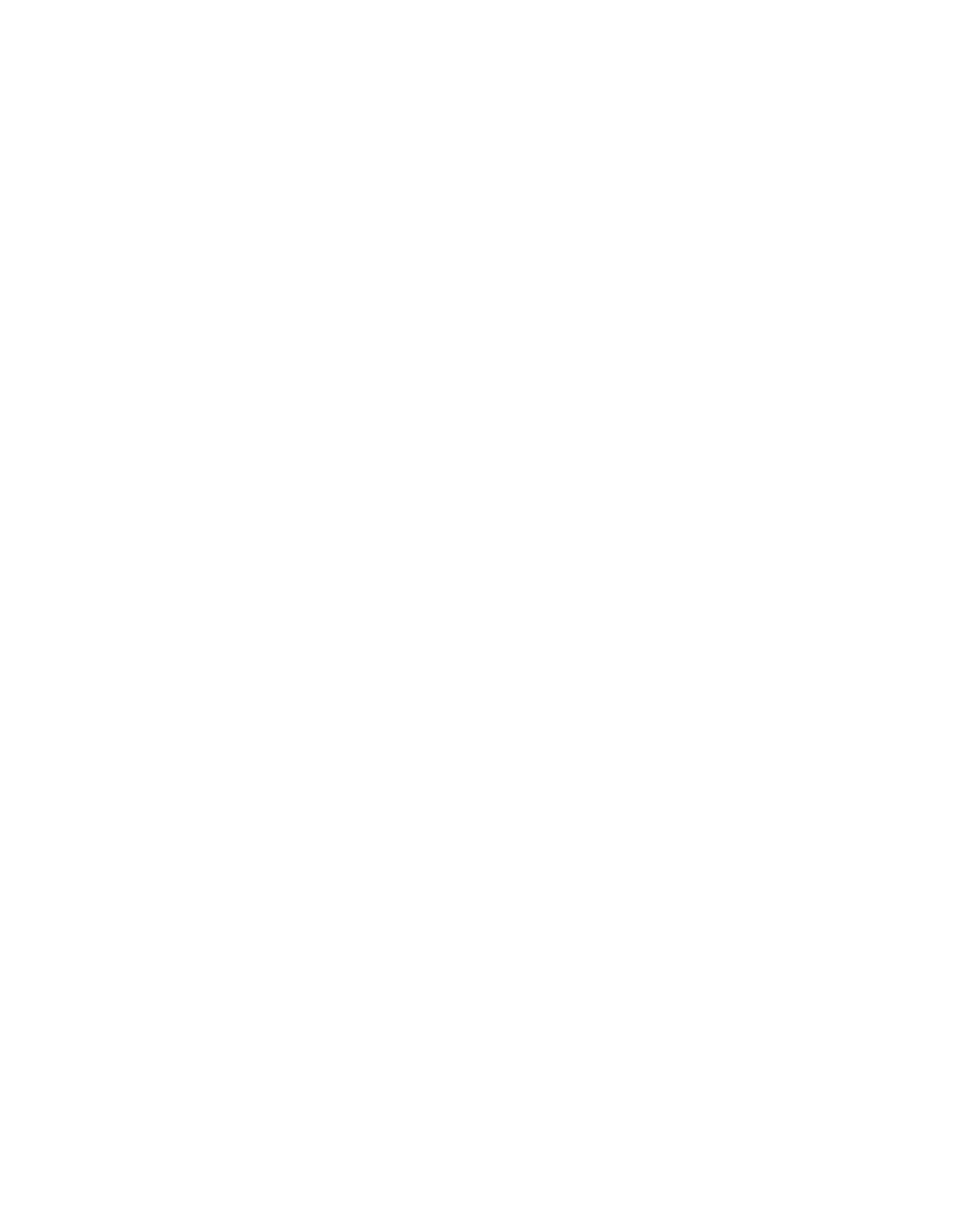# <span id="page-6-0"></span>Chapter 1 Understanding the Asset/CMDB datalinks

This guide provides information that is specific for the onboarding of asset and configuration data to BMC Remedy using the Effective Transport datalinks. For general information about onboarding data using Effective Transport, see the *Effective Transport Data Management Suite for BMC Remedy User's Guide*.

NOTE: See the *Effective Transport Data Management Suite for BMC Remedy Release Notes* for updates that were made to the Effective Transport application after publication of this document.

The Effective Transport application is comprised of a series of datalinks that are used to import and transport data from an external source (CSV files or LDAP directory) to BMC Remedy applications on a local server. Effective Transport can then be used to promote the data to one or more remotely deployed servers.

A datalink is specific for a given type of data (for example, Asset Application data) and consists of a collection of forms, workflow and data components. The primary components of a datalink are the CSV file (data source), an intermediary staging form, an ARM mapping file, and the target foundation form.

NOTE: The CSV files are located in the Data subdirectory and the ARM files in Mappings subdirectory of the installation directory (by default, C:\Datalink\ on Windows and /usr/datalink on Unix).

Effective Transport supports onboarding of the following Asset/CMDB foundation data:

- Asset Application
- Asset Base Element
- Asset Business Service
- Asset Computer System
- Asset Database
- **Asset Equipment**
- Asset Mainframe
- Asset Processor
- CMDB Relationship CI to CI
- Asset Relationship People/Support Group/Organization to CI

Note the following changes to Asset/CMDB data support by the Effective Transport datalinks:

- CMDB Contract is no longer supported.
- CMDB Relationship People to CI is replaced by Asset Relationship People/Support Group/Organization to CI.
- CMDB Relationship Component, CMDB Relationship Dependency, and CMDB Relationship – Impact are replaced by CMDB Relationship – CI to CI.

[Table 1](#page-7-0) displays the relationships between the data types, CSV files, Effective Transport datalinks, staging forms, and primary foundation data forms. Datalinks with the prefix 'Asset' onboard data to primary foundation forms in BMC Remedy Asset Management. Datalinks with the prefix 'CMDB' onboard data to the primary foundation data forms in BMC Atrium CMDB.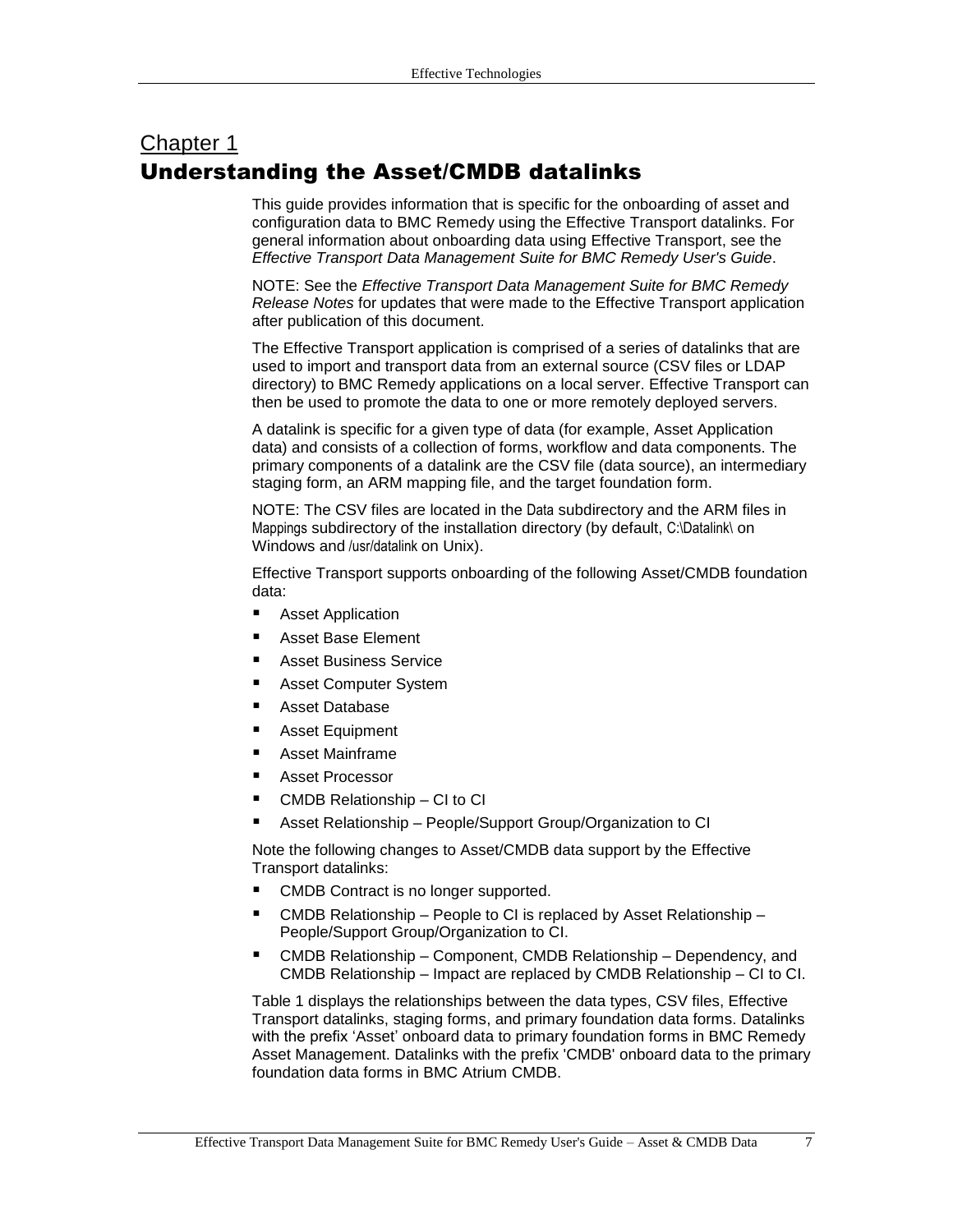| <b>DATA TYPE</b>                                                                 | <b>CSV FILES</b>              | <b>DATALINKS</b>                                                               | <b>STAGING FORMS</b>                                             | <b>FOUNDATION</b><br><b>FORMS</b>                                                                                        |
|----------------------------------------------------------------------------------|-------------------------------|--------------------------------------------------------------------------------|------------------------------------------------------------------|--------------------------------------------------------------------------------------------------------------------------|
| Asset<br>Application                                                             | assetapplication<br>.CSV      | <b>Asset Application</b><br>(Global)                                           | EffectTech:Datalink:CMDB:<br>Stage: Application                  | AST: Application                                                                                                         |
| Asset Base<br>Element                                                            | assetbase.csv                 | <b>Asset Base Element</b><br>(Global)                                          | EffectTech:Datalink:CMDB:<br>Stage:BaseElement                   | Depends on the value<br>in the ClassName<br>column. Corresponds<br>to a form in BMC<br><b>Remedy Asset</b><br>Management |
| Asset<br><b>Business</b><br>Service                                              | assetbussvc.csv               | <b>Asset Business</b><br>Services (Global)                                     | EffectTech:Datalink:CMDB:<br>Stage: Business Service             | AST:BusinessService                                                                                                      |
| Asset<br>Computer<br>System                                                      | assetcompsys.csv              | <b>Asset Computer</b><br>System (Global)                                       | EffectTech:Datalink:CMDB:<br>Stage:ComputerSystem                | AST:ComputerSystem                                                                                                       |
| Asset<br>Database                                                                | assetdatabase.csv             | <b>Asset Database</b><br>(Global)                                              | EffectTech:Datalink:CMDB:<br>Stage:Database                      | AST:Database                                                                                                             |
| Asset<br>Equipment                                                               | assetequipment<br>.CSV        | <b>CMDB Equipment</b><br>(Global)                                              | EffectTech:Datalink:CMDB:<br>Stage: Equipment                    | AST:Equipment                                                                                                            |
| Asset<br>Mainframe                                                               | assetmainframe<br>.csv        | <b>CMDB Mainframe</b><br>(Global)                                              | EffectTech:Datalink:CMDB:<br>Stage:Mainframe                     | AST:Mainframe                                                                                                            |
| Asset<br>Processor                                                               | assetprocessor<br>.csv        | <b>CMDB Processor</b><br>(Global)                                              | EffectTech:Datalink:CMDB:<br>Stage:Processor                     | AST:Processor                                                                                                            |
| <b>CMDB</b><br>Relationship<br>- CI to CI                                        | cmdbcitocirel<br>.csv         | CMDB CI to CI<br>Relationship (Global)                                         | EffectTech:Datalink:CMDB:<br>Stage:CltoClRelationship            | Depends on the value<br>of Relationship Class<br>Name column. It<br>correspond to a form<br>in Atrium CMDB               |
| Asset<br>Relationship -<br>People/<br>Support<br>Group/<br>Organization<br>to CI | assetpeoplesgorg<br>cirel.csv | Asset People/<br>Suppor tGroup/<br>Organization to CI<br>Relationship (Global) | EffectTech:Datalink:CMDB:<br>Stage:PeopleSGOrgCl<br>Relationship | AST:AssetPeople                                                                                                          |

NOTE: Table 1 lists only the primary BMC foundation forms; secondary forms are not listed in this table.

<span id="page-7-0"></span>**Table 1: Relationships between data type, CSV files, Effective Transport datalinks, staging forms & primary foundation forms**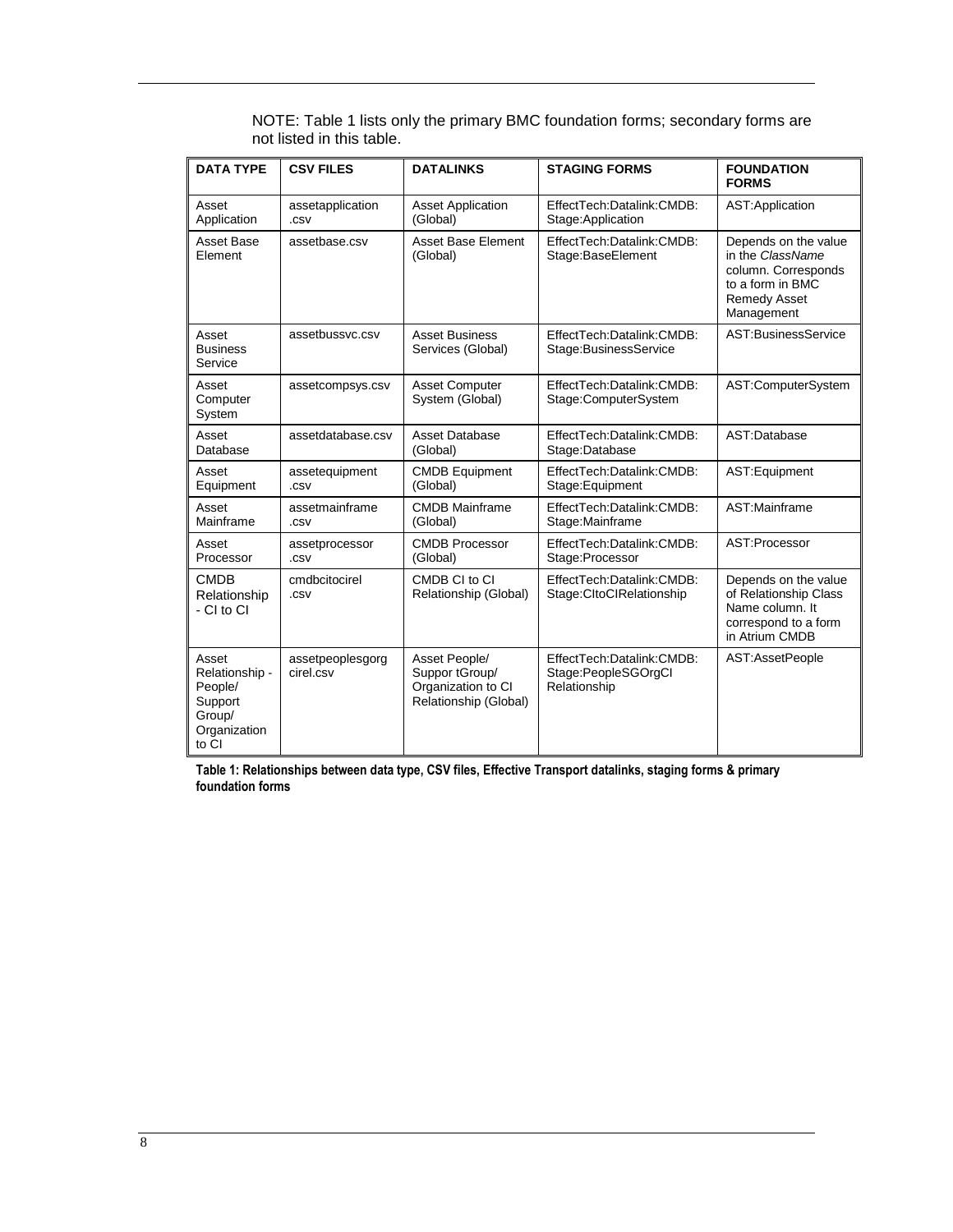# <span id="page-8-0"></span>Chapter 2 Out-of-the-box CSV Files

This chapter provides the following information for working with the CSV files for the Asset and CMDB datalinks.

- **[Working in localized environments](#page-8-1)**
- [Unique keys for updating](#page-8-2) application forms
- **[Data values](#page-9-2)**
- CSV column mapping tables

## <span id="page-8-1"></span>Working in localized environments

Entries in specific columns in the CSV files must be in English, even if you are using Effective Transport to onboard data in a localized environment. These CSV columns are marked 'Yes' in the MUST BE IN ENGLISH? column in the tables below.

## <span id="page-8-2"></span>Unique keys for updating application forms

Unique keys are used to determine whether entries on the staging forms are used to create a new entry or update an existing entry on the corresponding application forms. The tables below list the unique keys for the Asset/CMDB datalinks:

- [Asset CI Data](#page-8-3)
- **[CMDB Relationship -](#page-9-0) CI to CI data**
- **Asset Relationship [People/Support Group/Organization to CI data](#page-9-1)**

#### <span id="page-8-3"></span>**Asset CI Data**

The unique key for the following Asset classes depends on the Asset/CMDB datalink Preferences settings and is based on one of the following:

- CI Name, Dataset ID
- CI Name, Company, Dataset ID

NOTE: Dataset ID is automatically included in the uniqueness criteria. Dataset ID is derived from the *DatasetName* column. See *Chapter 3 - Defining Datalink Preferences* for more information on datalink Preferences.

| <b>DATALINK</b><br><b>FOUNDATION FORM</b>      |                    | <b>UNIQUE KEY</b>                                        |
|------------------------------------------------|--------------------|----------------------------------------------------------|
| Application                                    | AST: Application   | CI Name, Dataset ID or                                   |
| Based on ClassName<br><b>Base Element</b>      |                    | CI Name, Company, Dataset<br>ID (Unique Key is dependent |
| AST:BusinessService<br><b>Business Service</b> |                    | on Asset/CMDB Preferences                                |
| <b>Computer System</b>                         | AST:ComputerSystem | setting.)                                                |
| Database<br>AST:Database                       |                    |                                                          |
| AST:Equipment<br>Equipment                     |                    |                                                          |
| Mainframe<br>AST:Mainframe                     |                    |                                                          |
| Processor                                      | AST:Processor      |                                                          |

**Table 2 - Unique Keys for updating Asset foundation form entries**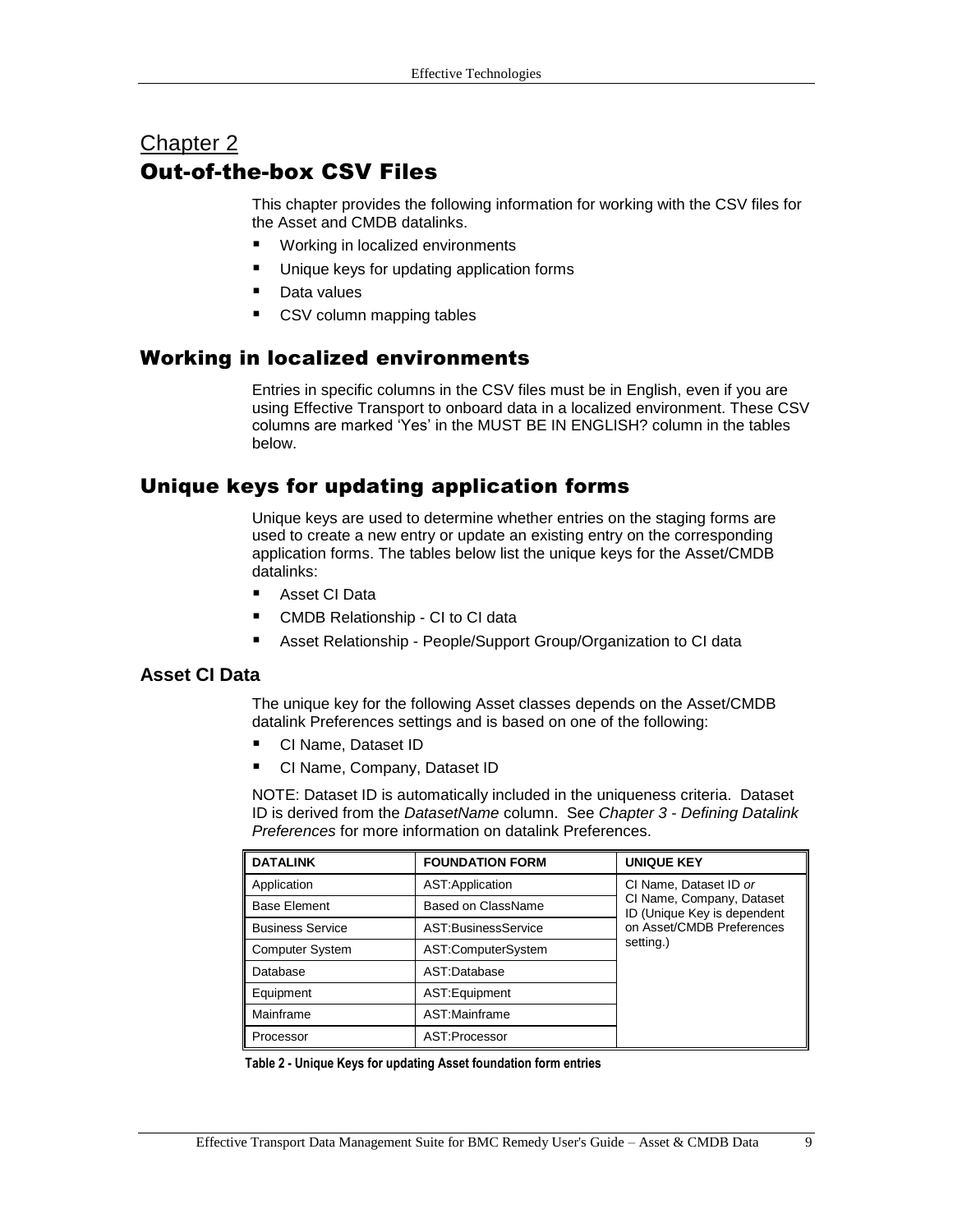#### <span id="page-9-0"></span>**CMDB Relationship - CI to CI data**

The unique key for CI-to-CI Relationship data depends on several pieces of data.

- For the relationship, the unique key is based on the combination of Relationship Type, Relationship Name, Relationship Dataset Name, and the two CIs (source and destination) in the relationship.
- For the CI (for both the source and destination CI), the unique key can be one of the following:
	- CI Name, Dataset Name, and Class Name
	- CI Name, Company, Dataset Name, and Class Name

#### <span id="page-9-1"></span>**Asset Relationship - People/Support Group/Organization to CI data**

 For People, the uniqueness criteria is either the Corporate ID or Login ID taken from the *Corporate ID/Login ID* column. The Unique Key value specified in the People preferences settings determines whether to validate based on the Corporate ID or Login ID.

| <b>DATALINK</b>          | <b>FOUNDATION FORM</b> | <b>UNIQUE KEY</b>                                                                                                             |
|--------------------------|------------------------|-------------------------------------------------------------------------------------------------------------------------------|
| People/Support           | AST:AssetPeople        | For People - Login ID or Corporate ID                                                                                         |
| Group/Organization to CI |                        | ■ For Support Group - Support<br>Company, Support Organization, and<br>Support Group.<br>NOTE: All three values are required. |
|                          |                        | ■ For Organization - combination of<br>Company, Organization and<br>Department.<br>NOTE: Company is required.                 |
|                          |                        | ■ For the Asset CI - Unique Key defined<br>on the Asset/CMDB Preferences<br>setting.                                          |
|                          |                        | о<br>CI Name, Dataset ID                                                                                                      |
|                          |                        | о<br>CI Name, Company, Dataset ID                                                                                             |
|                          |                        | ■ For the relationship - People/Support<br>Group/Organization, Role, and the<br>Asset CI.                                     |

**Table 3 - Unique Keys for updating Asset People to CI Relationship foundation form**

#### <span id="page-9-2"></span>Data values

When you enter data in the CSV files, it is important the data is of the correct type and format. Some columns will accept only the entries listed in the 'Value' column of the column mapping tables (for example, the Status' column in the assetapplication.csv file). For these columns, select one of the valid entries to enter in the CSV file.

In other columns in the CSV files, you can select from one of the values listed in the drop-down menu for that field (listed in the staging or application form). These columns are noted as *Based on data from menu* in the 'Value' column.

For columns where the data value and format are not specified in the *Value* column of the CSV column mapping tables, the entry must be a character-based value and a valid entity within the category (for example, the 'Region' column in the assetapplication.csv files requires the name of a valid Region for that company).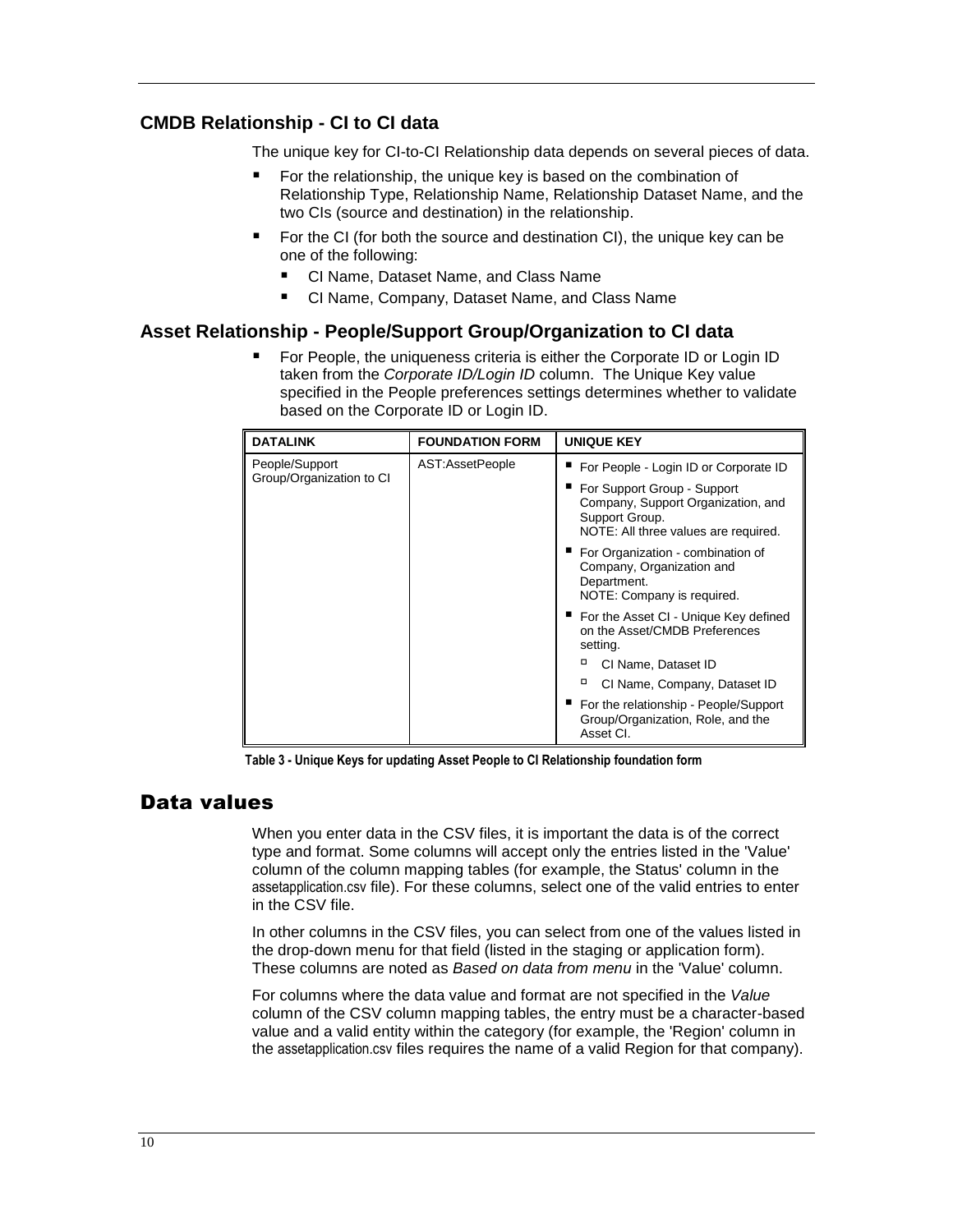This section provides acceptable values and formats for CSV columns that require the following data types:

- **[Currency](#page-10-0)**
- [Date/Time](#page-10-1)

#### <span id="page-10-0"></span>**Currency**

For columns that specify a currency value, use the format, *UED CC.*

| <b>UED</b> | User-entered decimal value that is based on the currency code.<br>For example, for US dollars that use the USD currency code, the UED is a<br>decimal number with 2-digit precision where thousands are separated by a<br>comma, e.g. \$25,999.99 USD.                                                                             |
|------------|------------------------------------------------------------------------------------------------------------------------------------------------------------------------------------------------------------------------------------------------------------------------------------------------------------------------------------|
| CC.        | Currency code.<br>Effective Transport supports the following currency codes:<br>USD (default)<br>$\blacksquare$ EUR.<br>$\blacksquare$ GBP.<br>$\blacksquare$ JPY<br>CAD<br>NOTE: If the currency code is not specified, USD is used by default. If a<br>preferred currency code is defined on the AR System User Preference form, |
|            | that value will overwrite the default USD currency code. See BMC Remedy<br>documentation for more information.                                                                                                                                                                                                                     |

**Table 4 - Currency format supported by Effective Transport**

#### <span id="page-10-1"></span>**Date/Time**

For columns that specify a Date/Time value, use the format defined on the AR System server. Contact your AR System Administrator for this information.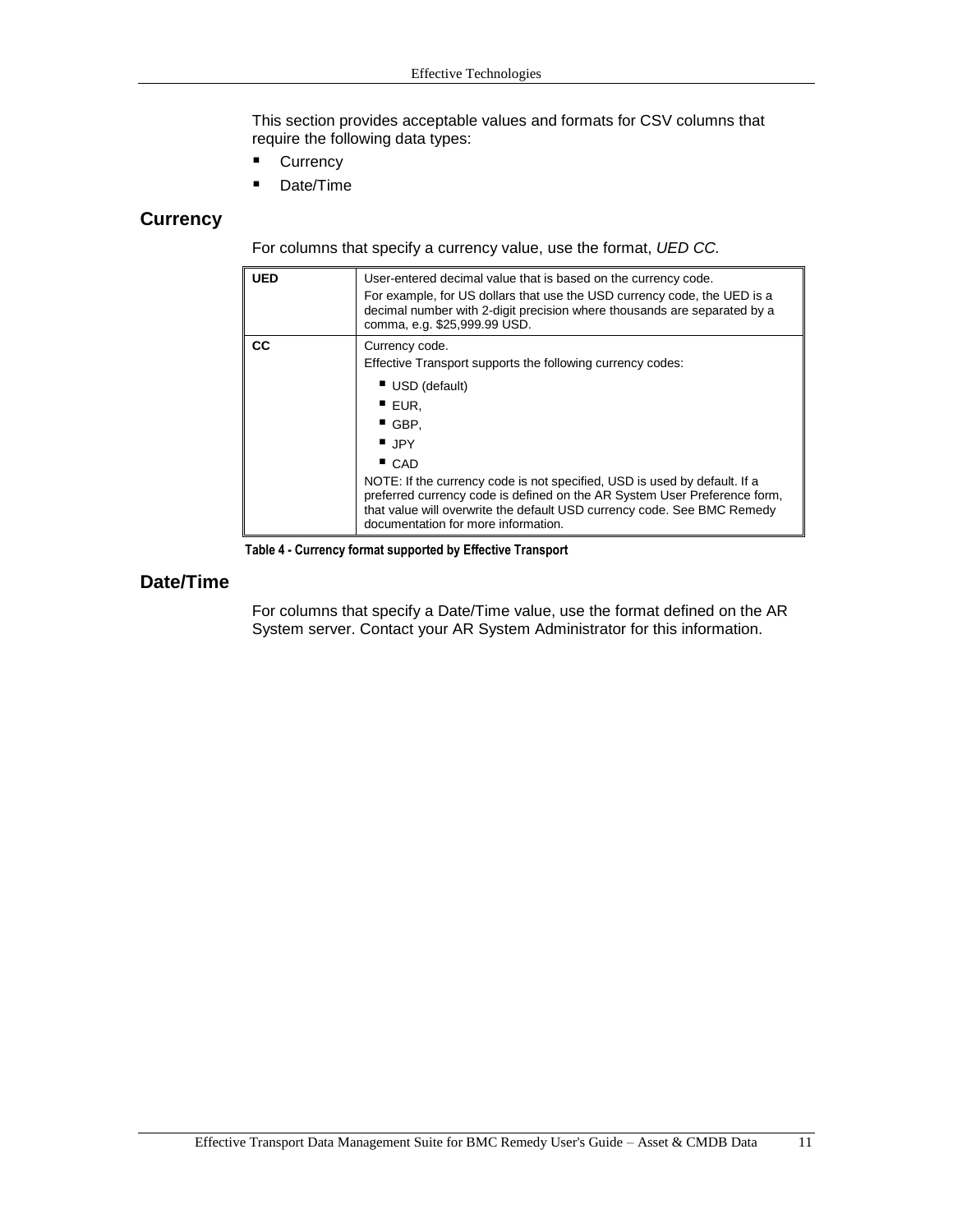## <span id="page-11-0"></span>CSV column mapping tables

This section details the columns and valid entries for the CSV files that correspond to the Asset/CMDB datalinks. Note that the CSV files for the Asset datalinks contain a number of columns that are the same for all the datalinks.

- Asset [Class Datalinks –](#page-12-0) shared columns
- **Asset [Application-specific columns](#page-15-0)**
- [Asset Base Element-specific columns](#page-16-0)
- **[Asset Business Service-specific columns](#page-17-0)**
- **Asset [Computer System-specific columns](#page-18-0)**
- Asset [Mainframe–specific columns](#page-20-0)
- **Asset [Processor-specific columns](#page-22-0)**
- **EXECOMDB CI to CI Relationship Datalink-specific columns**
- Asset [People/Support Group/Organization](#page-29-0) to CI Relationship Datalink-specific [columns](#page-29-0)

Required fields in the CSV files are in boldface.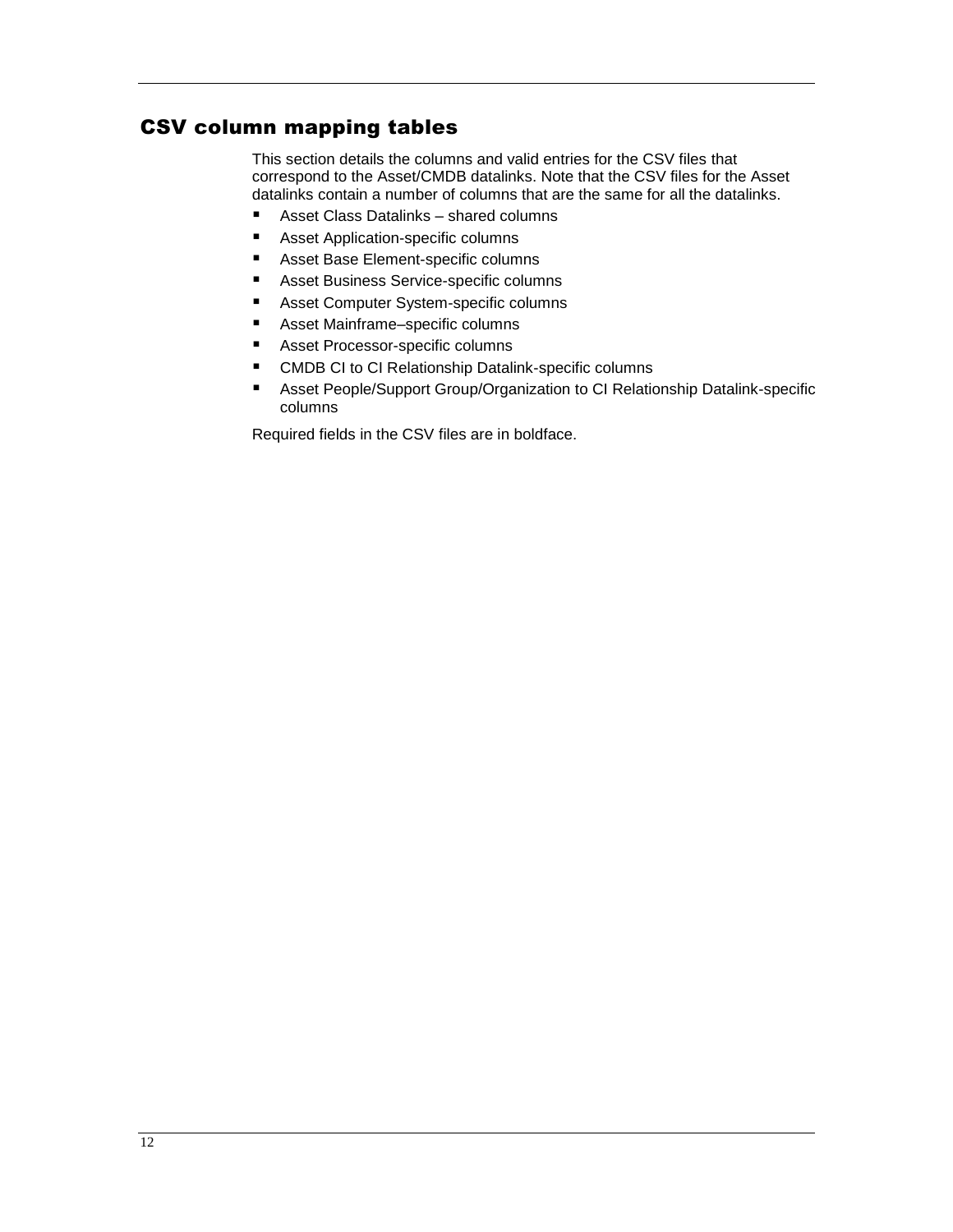# <span id="page-12-0"></span>**Asset Class Datalinks – shared columns**

[Table 5](#page-14-0) lists the columns that are shared across most Asset class datalinks. Exceptions are noted in the Value column.

| <b>COLUMN NAME</b>    | <b>REQUIRED?</b><br>Note:<br>$Empty = No$   | <b>VALUE</b>                                                                                                                                                                                                  | <b>MUST BE IN</b><br><b>ENGLISH?</b><br>Note:<br>$Empty = No$ | <b>MAPPED TO</b><br><b>MAPPING</b><br><b>FILE</b> |
|-----------------------|---------------------------------------------|---------------------------------------------------------------------------------------------------------------------------------------------------------------------------------------------------------------|---------------------------------------------------------------|---------------------------------------------------|
| Data Link Name        | Yes                                         | Name of the Asset class<br>datalink.                                                                                                                                                                          |                                                               | 800000089                                         |
| CI Name               | Yes                                         |                                                                                                                                                                                                               |                                                               | 200000020                                         |
| <b>CI Description</b> | Yes                                         | If empty, will default to "."<br>(dot)                                                                                                                                                                        |                                                               | 8                                                 |
| <b>DatasetName</b>    | (This value is<br>used to get<br>DatasetId) | Must be a valid dataset.<br>If empty, value will come<br>from Asset/CMDB<br>preferences setting. If the<br>Asset/CMDB preferences<br>setting is empty, it will<br>default to BMC Asset.                       |                                                               | 800010501                                         |
| CI ID                 |                                             |                                                                                                                                                                                                               |                                                               | 210000000                                         |
| TagNumber             |                                             | Does not apply to Business<br>Service datalink.                                                                                                                                                               |                                                               | 260100004                                         |
| SerialNumber          |                                             | Does not apply to Business<br>Service datalink.                                                                                                                                                               |                                                               | 200000001                                         |
| PartNumber            |                                             | Does not apply to Business<br>Service datalink.                                                                                                                                                               |                                                               | 200000013                                         |
| Supported             |                                             | "Yes", "No", "N/A"                                                                                                                                                                                            | Yes                                                           | 260100002                                         |
| Company               |                                             | Based on data from menu.                                                                                                                                                                                      |                                                               | 1000000001                                        |
| SystemRole            |                                             | Does not apply to<br>Processor datalink.                                                                                                                                                                      |                                                               | 260000002                                         |
| <b>Status</b>         |                                             | "Ordered", "Received",<br>"Being Assembled",<br>"Deployed", "In Repair",<br>"Down", "End of Life",<br>"Delete", "Transferred",<br>"In Inventory", "On Loan",<br>"Disposed", "Reserved",<br>"Return to Vendor" | Yes                                                           | 1000000302                                        |
| <b>StatusReason</b>   |                                             | Based on Status menu.<br>Does not apply to Business<br>Service datalink.                                                                                                                                      | Yes                                                           | 800011621                                         |
| Impact                |                                             | "1-Extensive/Widespread"<br>"2-Significant/Large"<br>"3-Moderate/Limited"<br>"4-Minor/Localized"<br>Does not apply to<br>Database or Processor<br>datalink.                                                   | Yes                                                           | 800003010                                         |
| Urgency               |                                             | "1-Critical", "2-High",<br>"3-Medium", "4-Low"<br>Does not apply to<br>Database or Processor<br>datalink.                                                                                                     | Yes                                                           | 1000000162                                        |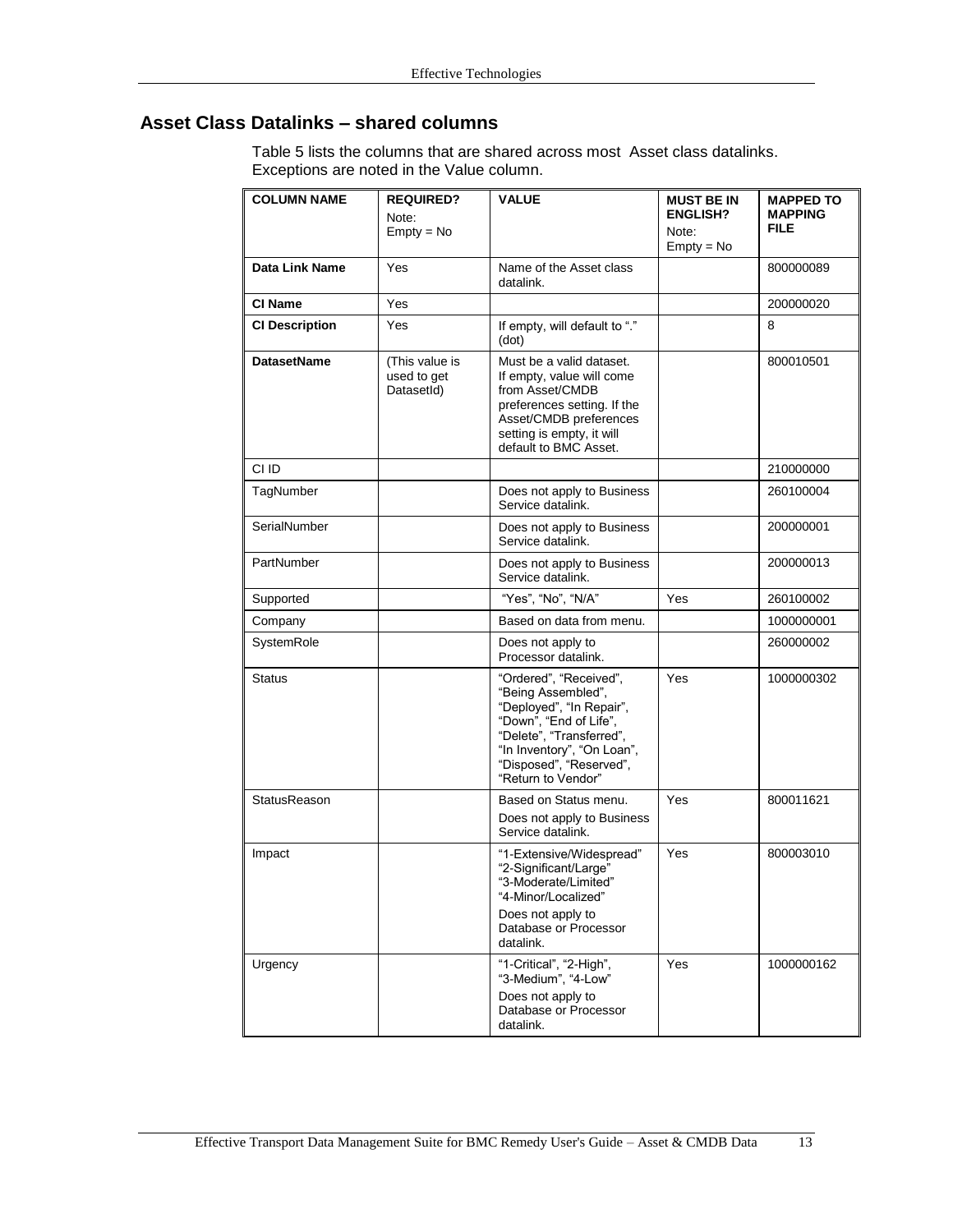| <b>COLUMN NAME</b>        | <b>REQUIRED?</b> | <b>VALUE</b>                                                                                                      | <b>MUST BE IN</b>     | <b>MAPPED TO</b> |
|---------------------------|------------------|-------------------------------------------------------------------------------------------------------------------|-----------------------|------------------|
|                           | Note:            |                                                                                                                   | <b>ENGLISH?</b>       | <b>MAPPING</b>   |
|                           | $Empty = No$     |                                                                                                                   | Note:<br>$Empty = No$ | <b>FILE</b>      |
| Priority                  |                  | "PRIORITY 5",<br>"PRIORITY 4".<br>"PRIORITY 3".<br>"PRIORITY 2",<br>"PRIORITY <sup>-1"</sup><br>Does not apply to | Yes                   | 800000708        |
|                           |                  | Database datalink.                                                                                                |                       |                  |
| UsersAffected             |                  | [Integer]<br>Does not apply to<br>Database or Processor<br>datalink.                                              |                       | 260400003        |
| Additional<br>Information |                  |                                                                                                                   |                       | 240000007        |
| Tier 1                    |                  | Based on data from menu.                                                                                          |                       | 200000003        |
| Tier <sub>2</sub>         |                  | Based on data from menu.                                                                                          |                       | 200000004        |
| Tier 3                    |                  | Based on data from menu.                                                                                          |                       | 200000005        |
| <b>Product Name</b>       |                  | Based on data from menu.                                                                                          |                       | 240001002        |
| Model/Version             |                  | Based on data from menu.                                                                                          |                       | 240001005        |
| Manufacturer              |                  | Must be a valid company<br>of type Manufacturer and<br>must be the manufacturer<br>of the product.                |                       | 240001003        |
| <b>SupplierName</b>       |                  | Must be a valid company<br>of type Supplier.                                                                      |                       | 240001008        |
| Region                    |                  | Based on data from menu.                                                                                          |                       | 200000012        |
| SiteGroup                 |                  | Based on data from menu.                                                                                          |                       | 200000007        |
| <b>Site</b>               |                  | Based on data from menu.                                                                                          |                       | 260000001        |
| Floor                     |                  |                                                                                                                   |                       | 260000004        |
| Room                      |                  |                                                                                                                   |                       | 260000005        |
| ReceivedDate              |                  | [Date/Time]<br>Does not apply to Business<br>Service datalink.                                                    |                       | 260700003        |
| <b>InstallationDate</b>   |                  | [Date/Time]<br>Does not apply to Business<br>Service datalink.                                                    |                       | 260000104        |
| AvailableDate             |                  | [Date/Time]                                                                                                       |                       | 260700001        |
| ReturnDate                |                  | [Date/Time]                                                                                                       |                       | 260700002        |
|                           |                  | Does not apply to Business<br>Service datalink.                                                                   |                       |                  |
| DisposalDate              |                  | [Date/Time]<br>Does not apply to Business<br>Service datalink.                                                    |                       | 260700009        |
| OwnerName                 |                  | Does not apply to<br>Equipment, Mainframe, or<br>Processor datalink.                                              |                       | 301002900        |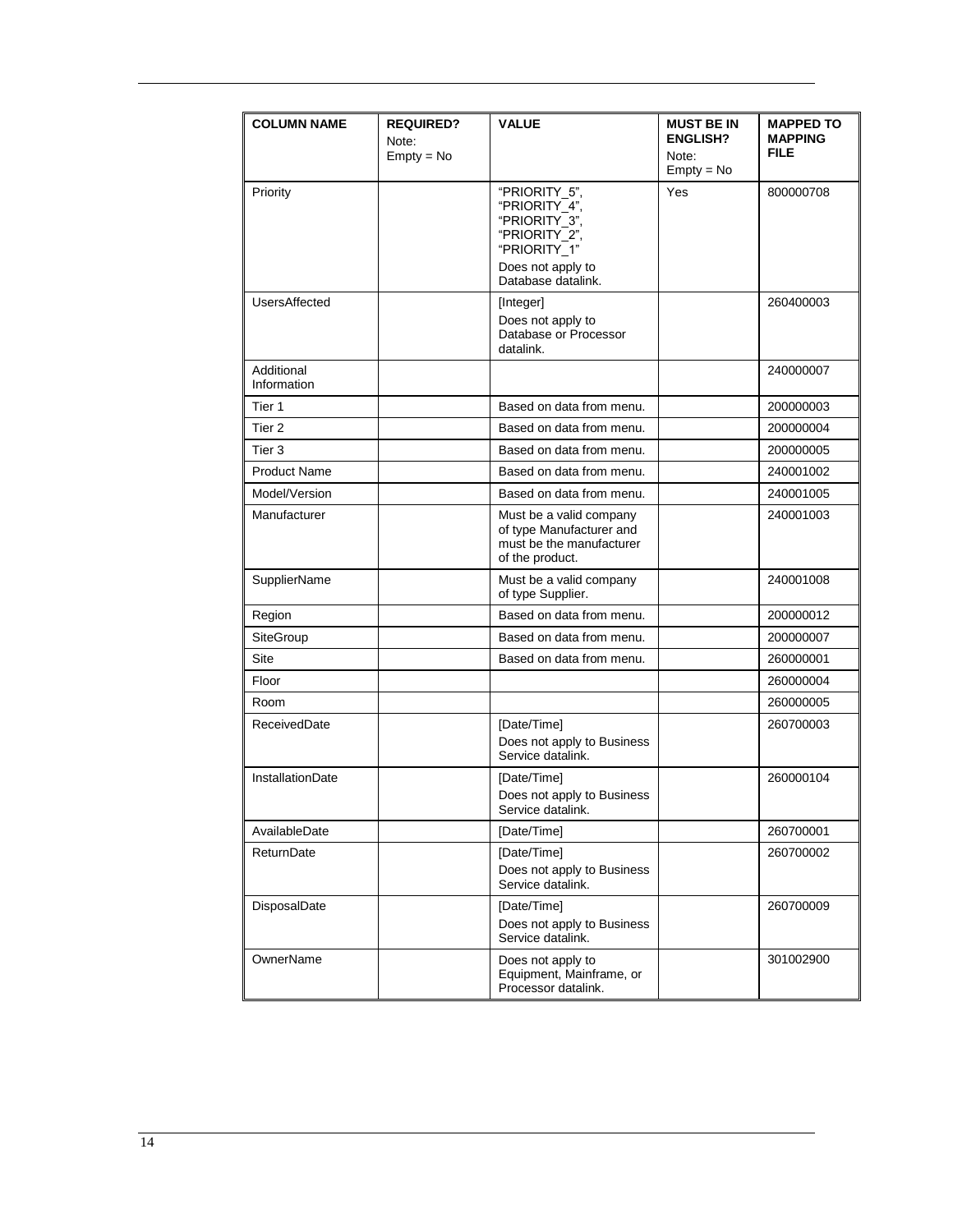| <b>COLUMN NAME</b>   | <b>REQUIRED?</b> | <b>VALUE</b>                                                                                                                                                                                                                                                       | <b>MUST BE IN</b> | <b>MAPPED TO</b> |
|----------------------|------------------|--------------------------------------------------------------------------------------------------------------------------------------------------------------------------------------------------------------------------------------------------------------------|-------------------|------------------|
|                      | Note:            |                                                                                                                                                                                                                                                                    | <b>ENGLISH?</b>   | <b>MAPPING</b>   |
|                      | $Empty = No$     |                                                                                                                                                                                                                                                                    | Note:             | <b>FILE</b>      |
|                      |                  |                                                                                                                                                                                                                                                                    | $Empty = No$      |                  |
| OwnerContact         |                  | If corresponds to a<br>Corporate ID or Remedy<br>Login (depending on the<br>Unique Key on the People<br>preferences form), can be<br>used to create People<br>relation-ships.<br>Does not apply to<br>Database, Equipment,<br>Mainframe, or Processor<br>datalink. |                   | 301002800        |
| Ownership Type       |                  | "Purchase", "Lease",<br>"Off-Lease", "Rented",<br>"Transferred", "N/A"                                                                                                                                                                                             | Yes               | 260000000        |
| FixedAsset           |                  | "Yes", "No", "N/A"<br>Does not apply to Business<br>Service, Database, or<br>Processor datalink.                                                                                                                                                                   | Yes               | 260800002        |
| CostCenter           |                  | Must be a valid cost<br>center.                                                                                                                                                                                                                                    |                   | 260100007        |
| <b>BudgetCode</b>    |                  |                                                                                                                                                                                                                                                                    |                   | 260100006        |
| ProjectNumber        |                  |                                                                                                                                                                                                                                                                    |                   | 260100010        |
| PurchaseDate         |                  | [Date/Time]<br>Does not apply to Business<br>Service datalink.                                                                                                                                                                                                     |                   | 260700004        |
| RequisitionID        |                  | Does not apply to Business<br>Service, Database, or<br>Mainframe datalink.                                                                                                                                                                                         |                   | 263000017        |
| OrderID              |                  | Does not apply to<br>Computer System,<br>Database. Equipment, or<br>Processor datalink.                                                                                                                                                                            |                   | 260300004        |
| <b>InvoiceNumber</b> |                  | Does not apply to Business<br>Service datalink.                                                                                                                                                                                                                    |                   | 260100009        |
| UnitPrice_Char       |                  | [Currency]                                                                                                                                                                                                                                                         |                   | 800010495        |
| SalesTax_Char        |                  | [Currency]                                                                                                                                                                                                                                                         |                   | 800010492        |
| TaxCredit_Char       |                  | [Currency]<br>Does not apply to Business<br>Service or Database<br>datalink.                                                                                                                                                                                       |                   | 800010493        |
| MarketValue_Char     |                  | [Currency]                                                                                                                                                                                                                                                         |                   | 800010491        |
| AccountingCode       |                  |                                                                                                                                                                                                                                                                    |                   | 260100001        |
| <b>Submitter</b>     | Yes              | appadmin<br>This is the last column in<br>the CSV file and must be<br>filled even though the<br>value will not be mapped.                                                                                                                                          |                   |                  |

<span id="page-14-0"></span>**Table 5 - CSV column mappings for fields common across all Asset CI forms**

NOTE: The following Asset datalink CSV files do not have additional columns beyond the shared set listed in [Table 5.](#page-14-0)

- Asset Database
- **Asset Equipment**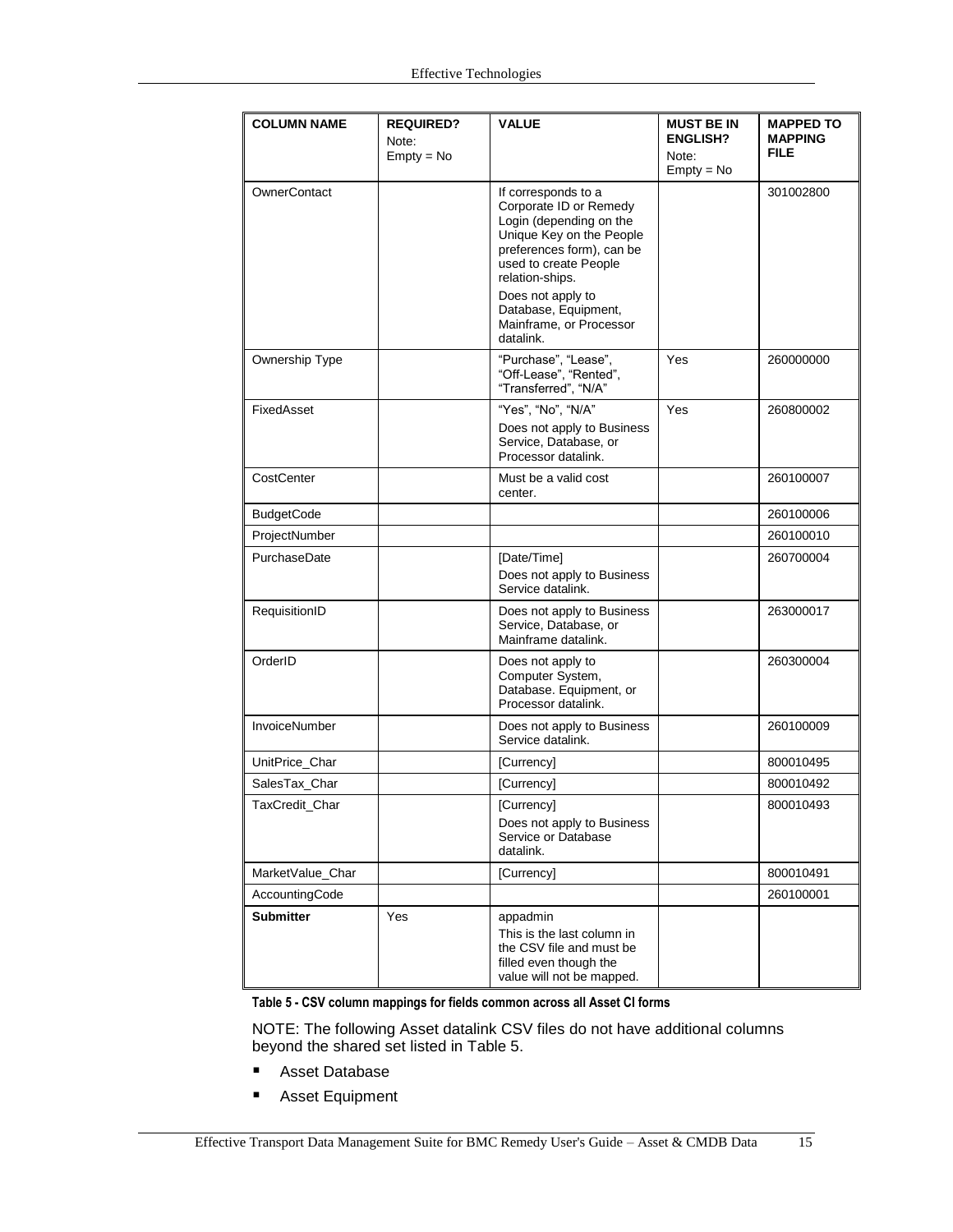# <span id="page-15-0"></span>**Asset Application-specific columns**

| <b>COLUMN NAME</b>      | <b>REQUIRED?</b><br>Note:<br>$Empty = No$ | <b>VALUE</b>                                                                                                                      | <b>MUST BE IN</b><br><b>ENGLISH?</b><br>Note:<br>$Empty = No$ | <b>MAPPED TO</b><br><b>MAPPING</b><br><b>FILE</b> |
|-------------------------|-------------------------------------------|-----------------------------------------------------------------------------------------------------------------------------------|---------------------------------------------------------------|---------------------------------------------------|
| <b>Data Link Name</b>   | Yes                                       | <b>Asset Application (Global)</b>                                                                                                 |                                                               | 800000089                                         |
| PatchNumber             |                                           |                                                                                                                                   |                                                               | 260131107                                         |
| <b>BuildNumber</b>      |                                           |                                                                                                                                   |                                                               | 301032400                                         |
| <b>ServicePack</b>      |                                           |                                                                                                                                   |                                                               | 260131108                                         |
| <b>Application Type</b> |                                           | "Other", "Unknown",<br>"StandardApplication",<br>"ClusteredApplication",<br>"CompositeApplication"<br>"InfrastructureApplication" | Yes                                                           | 530009800                                         |

[Table 6](#page-15-1) lists additional columns that are specific to the Asset Application datalink.

<span id="page-15-1"></span>**Table 6 - CSV column mappings for Asset Application-specific columns**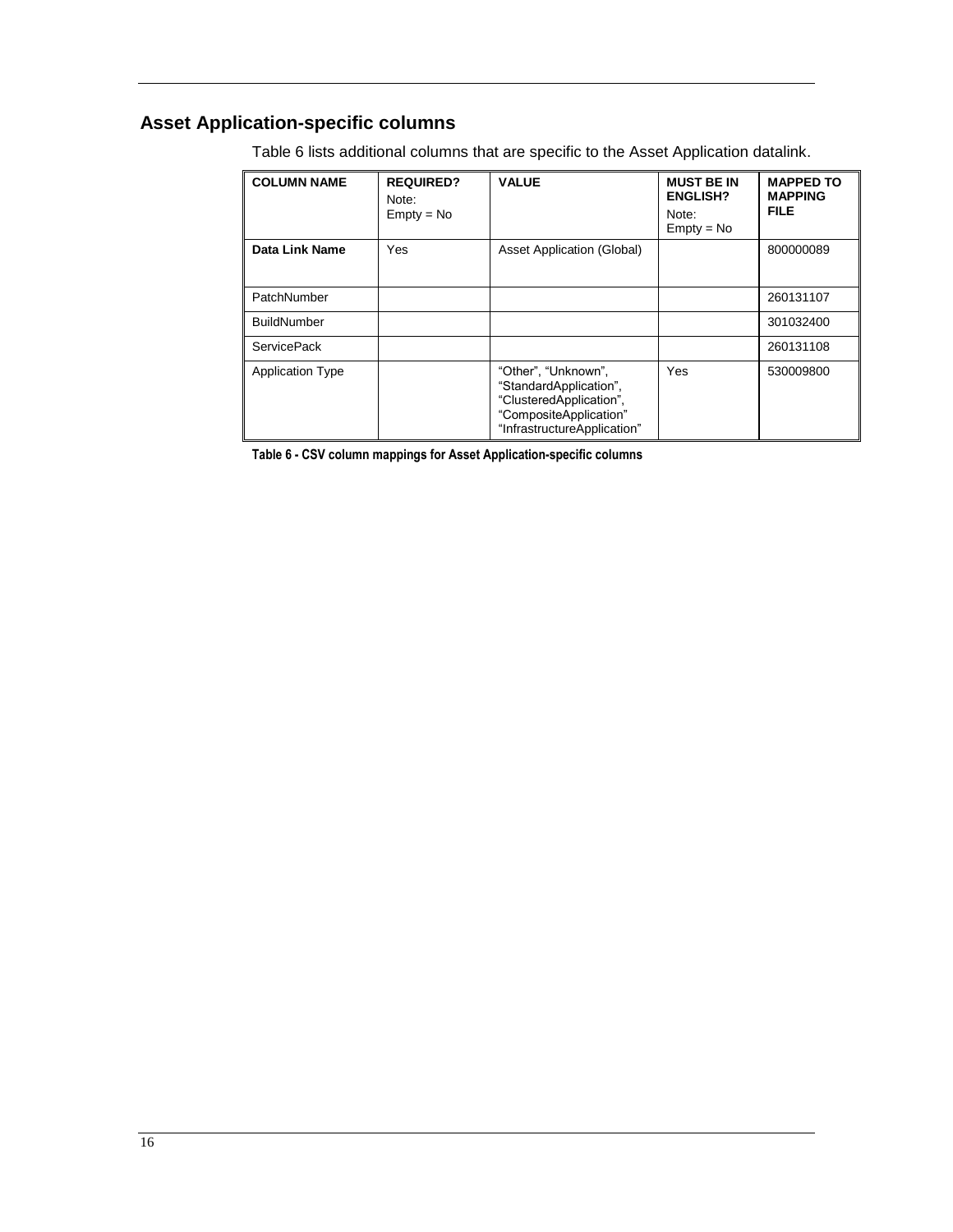#### <span id="page-16-0"></span>**Asset Base Element-specific columns**

Asset Base Element has the fields that are common to the different asset classes. The Asset Base Element datalink can create an entry on different asset classes by specifying each asset class on the *ClassName* column. The asset classes that are supported must also belong to the Atrium CMDB class BMC\_BaseElement. Attributes that are specific to an asset class are not supported.

[Table 7](#page-16-1) lists additional columns that are specific to the Asset Base Element datalink. The value in the *ClassName* column determines which BMC primary foundation form the datalink will correspond to. For example, if *ClassName* column has the value 'BMC\_OperatingSystem', the corresponding BMC asset primary form will be AST:OperatingSystem.

| <b>COLUMN NAME</b>    | <b>REQUIRED?</b><br>Note:<br>$Empty = No$ | <b>VALUE</b>                            | <b>MUST BE IN</b><br><b>ENGLISH?</b><br>Note:<br>$Empty = No$ | <b>MAPPED TO</b><br><b>MAPPING</b><br><b>FILE</b> |
|-----------------------|-------------------------------------------|-----------------------------------------|---------------------------------------------------------------|---------------------------------------------------|
| DataLinkName          |                                           | Base Element (Global)                   |                                                               | 800000089                                         |
| ClassName             | Yes                                       | Must be a valid Asset CI<br>class name. |                                                               | 800010500                                         |
| <b>Market Version</b> |                                           | Based on data from menu.                |                                                               | 530062400                                         |

<span id="page-16-1"></span>**Table 7 - CSV column mappings for Asset Base Element-specific columns**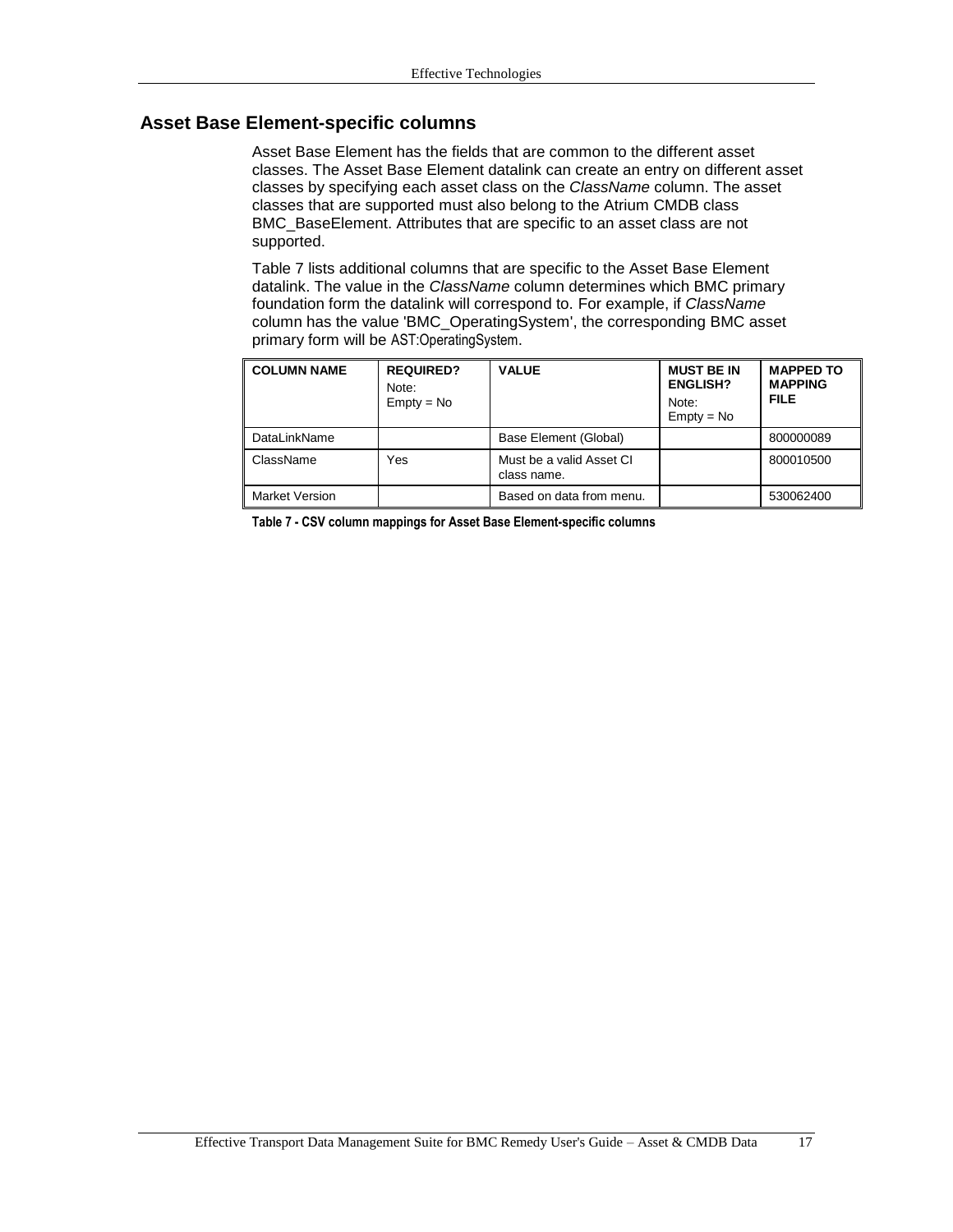# <span id="page-17-0"></span>**Asset Business Service-specific columns**

[Table 8](#page-17-1) lists additional columns that are specific to the Asset Business Service datalink.

| <b>COLUMN NAME</b> | <b>REQUIRED?</b><br>Note:<br>$Empty = No$ | <b>VALUE</b>                                              | <b>MUST BE IN</b><br><b>ENGLISH?</b><br>Note:<br>$Empty = No$ | <b>MAPPED TO</b><br><b>MAPPING</b><br><b>FILE</b> |
|--------------------|-------------------------------------------|-----------------------------------------------------------|---------------------------------------------------------------|---------------------------------------------------|
| DataLinkName       |                                           | <b>Asset Business Services</b><br>(Global)                |                                                               | 800000089                                         |
| Service Type       |                                           | "Unknown", "Business"<br>Service", "Technical<br>Service" | Yes                                                           | 800011620                                         |

<span id="page-17-1"></span>**Table 8 - CSV column mappings for Asset Business Service-specific columns**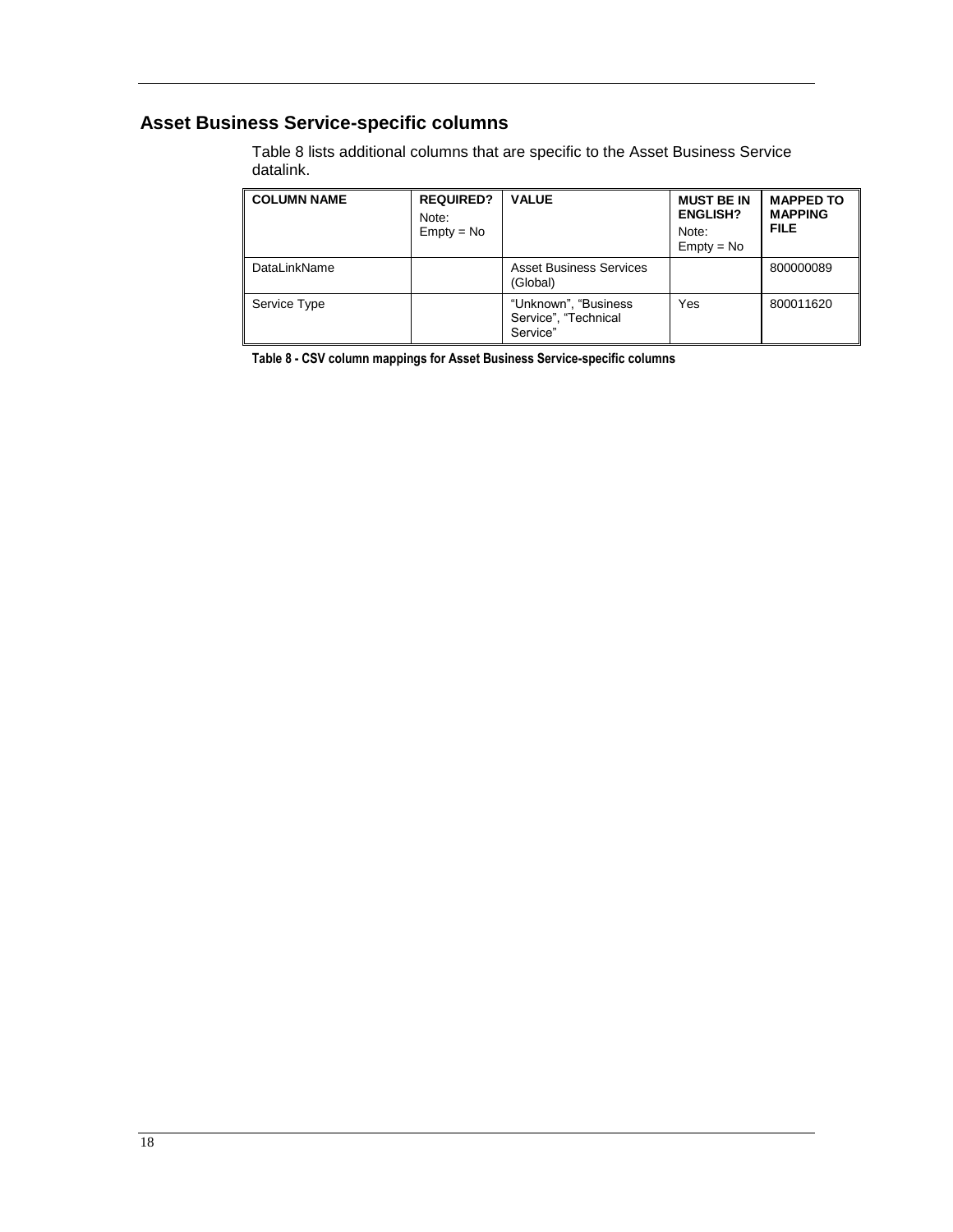# <span id="page-18-0"></span>**Asset Computer System-specific columns**

[Table 9](#page-19-0) lists additional columns that are specific to the Asset Computer System datalink.

| <b>COLUMN NAME</b>           | <b>REQUIRED?</b><br>Note:<br>$Empty = No$ | <b>VALUE</b>                                                                                                                                                                                                                                                                                                                                                                                                                                                                                                                                                                                                                                                                                                                                                                                                                                                                                                                                                                                                          | <b>MUST BE IN</b><br><b>ENGLISH?</b><br>Note:<br>$Empty = No$ | <b>MAPPED TO</b><br><b>MAPPING</b><br><b>FILE</b> |
|------------------------------|-------------------------------------------|-----------------------------------------------------------------------------------------------------------------------------------------------------------------------------------------------------------------------------------------------------------------------------------------------------------------------------------------------------------------------------------------------------------------------------------------------------------------------------------------------------------------------------------------------------------------------------------------------------------------------------------------------------------------------------------------------------------------------------------------------------------------------------------------------------------------------------------------------------------------------------------------------------------------------------------------------------------------------------------------------------------------------|---------------------------------------------------------------|---------------------------------------------------|
| DataLinkName                 |                                           | Computer System (Global)                                                                                                                                                                                                                                                                                                                                                                                                                                                                                                                                                                                                                                                                                                                                                                                                                                                                                                                                                                                              |                                                               | 800000089                                         |
| <b>Primary Capability</b>    |                                           | "Not Dedicated",<br>"Unknown", "Other",<br>"Storage", "Router",<br>"Switch", "Layer 3 Switch",<br>"Central Office Switch",<br>"Hub", "Access Server",<br>"Firewall", "Print", "I/O",<br>"Web Caching", "Server",<br>"Management", "Block<br>Server", "File Server",<br>"Mobile User Device",<br>"Repeater",<br>"Bridge/Extender",<br>"Gateway",<br>"LoadBalancer",<br>"Mainframe", "SANSwitch",<br>"SANHub", "SANBridge",<br>"SANRouter",<br>"SANDirector",<br>"RAIDStorageDevice",<br>"Virtual Tape Library",<br>"JBOD", "Workstation",<br>"StorageSubsystem",<br>"Storage Virtualizer",<br>"Media Library",<br>"ExtenderNode", "NAS<br>Head", "Self-contained<br>NAS", "UPS", "IP Phone",<br>"Management Controller",<br>"Chassis Manager", "Host-<br>based RAID controller".<br>"Storage Device<br>Enclosure, "Desktop",<br>"Laptop", "Virtual Library<br>System", "Blade System",<br>"Blade Server", VPN<br>Concentrator", "Proxy<br>Server", "Layer 3 Proxy<br>Server", "WAN<br>Accelerator", "SAN<br>Processor" | Yes                                                           | 301016200                                         |
| CapabilityList               |                                           | Based on data from menu.                                                                                                                                                                                                                                                                                                                                                                                                                                                                                                                                                                                                                                                                                                                                                                                                                                                                                                                                                                                              |                                                               | 301016100                                         |
| LastScanDate                 |                                           | [Date/Time]                                                                                                                                                                                                                                                                                                                                                                                                                                                                                                                                                                                                                                                                                                                                                                                                                                                                                                                                                                                                           |                                                               | 300927600                                         |
| EnvironmentSpecific<br>ation |                                           |                                                                                                                                                                                                                                                                                                                                                                                                                                                                                                                                                                                                                                                                                                                                                                                                                                                                                                                                                                                                                       |                                                               |                                                   |
| ConfigurationOptions         |                                           |                                                                                                                                                                                                                                                                                                                                                                                                                                                                                                                                                                                                                                                                                                                                                                                                                                                                                                                                                                                                                       |                                                               |                                                   |
| SystemType                   |                                           | "X86-based PC", "MIPS-<br>based PC", "Alpha-based<br>PC", "Power PC", "SH-x<br>PC", "StrongARM PC", "64-<br>bit Intel PC", 64-bit Alpha<br>PC", "X86-NEC98 PC"                                                                                                                                                                                                                                                                                                                                                                                                                                                                                                                                                                                                                                                                                                                                                                                                                                                        | Yes                                                           | 301016700                                         |
| <b>ResetCapability</b>       |                                           | "Other", "Unknown",<br>"Disabled", "Enabled",<br>"Non-recoverable"                                                                                                                                                                                                                                                                                                                                                                                                                                                                                                                                                                                                                                                                                                                                                                                                                                                                                                                                                    | Yes                                                           | 301017100                                         |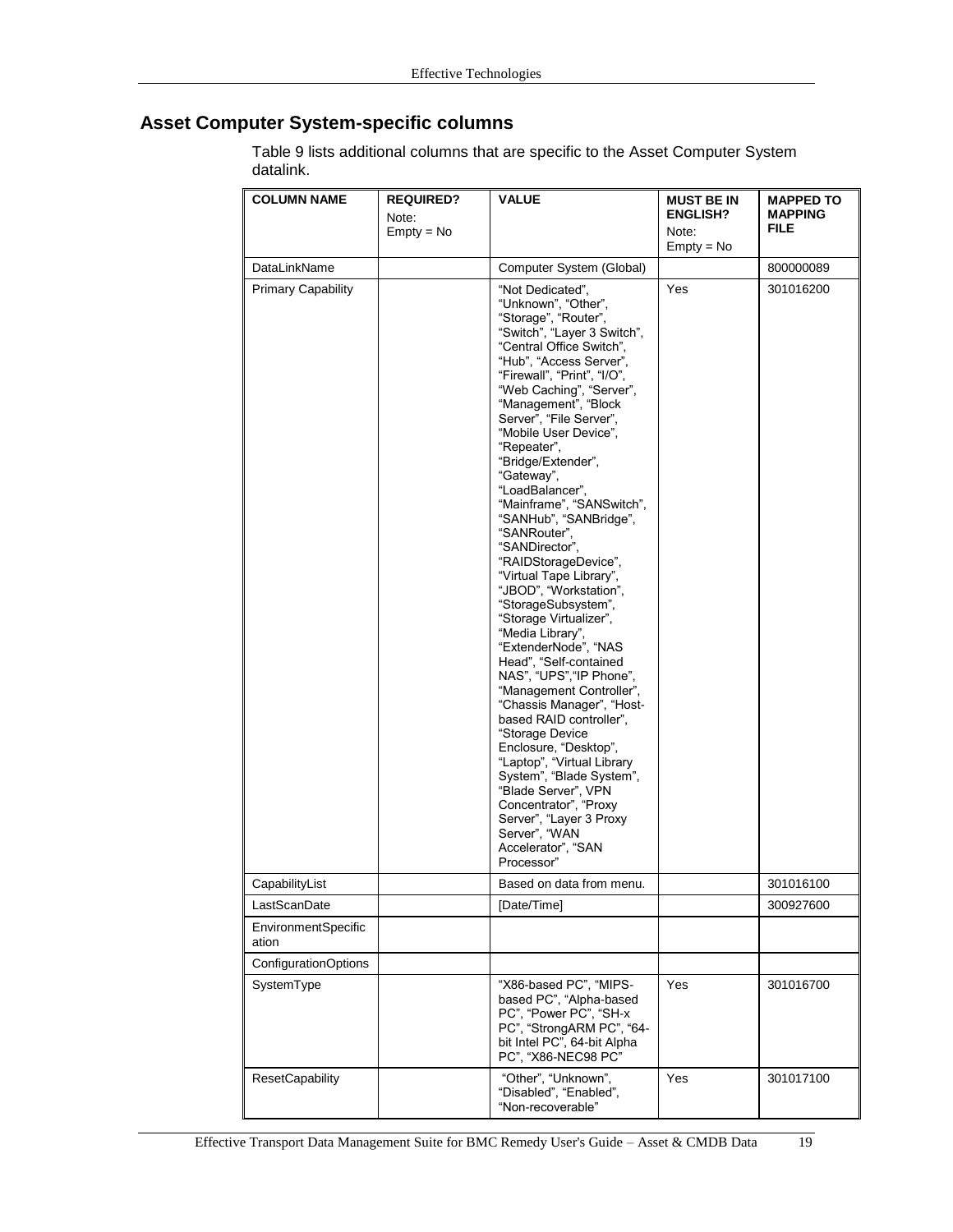| <b>COLUMN NAME</b>         | <b>REQUIRED?</b><br>Note:<br>$Empty = No$ | <b>VALUE</b>                                                                                                                                                | <b>MUST BE IN</b><br><b>ENGLISH?</b><br>Note:<br>$Empty = No$ | <b>MAPPED TO</b><br><b>MAPPING</b><br><b>FILE</b> |
|----------------------------|-------------------------------------------|-------------------------------------------------------------------------------------------------------------------------------------------------------------|---------------------------------------------------------------|---------------------------------------------------|
| Expansion                  |                                           |                                                                                                                                                             |                                                               | 200000025                                         |
| ExpansionInterface         |                                           |                                                                                                                                                             |                                                               | 200000026                                         |
| ImpactComputation<br>Model |                                           |                                                                                                                                                             |                                                               | 301003400                                         |
| VirtualSystemType          |                                           | "Other", Unknown",<br>"LPAR", "VM/VM Guest",<br>"VMWare", "Xen", "LDOM",<br>"Solaris Container", "HP<br>nPartitions", "VPar",<br>"Microsoft Hyper-V", "KVM" | Yes                                                           | 530010600                                         |
| <i>is</i> Virtual          |                                           | "No", "Yes"                                                                                                                                                 | Yes                                                           | 530054200                                         |
| <b>DNS Host Name</b>       |                                           |                                                                                                                                                             |                                                               | 301016000                                         |
| Workgroup                  |                                           |                                                                                                                                                             |                                                               | 301019600                                         |
| Domain                     |                                           |                                                                                                                                                             |                                                               | 260140117                                         |
| <b>NumberOfSlots</b>       |                                           |                                                                                                                                                             |                                                               | 260400001                                         |
| <b>PortsPerSlot</b>        |                                           |                                                                                                                                                             |                                                               | 260400002                                         |
| TotalPhysical<br>Memory    |                                           | [Decimal, >0, precision 0]                                                                                                                                  |                                                               | 200000022                                         |
| FlashMemory                |                                           | [Decimal, >0, precision 0]                                                                                                                                  |                                                               | 200000021                                         |

<span id="page-19-0"></span>**Table 9 - CSV column mappings for Asset Computer System-specific columns**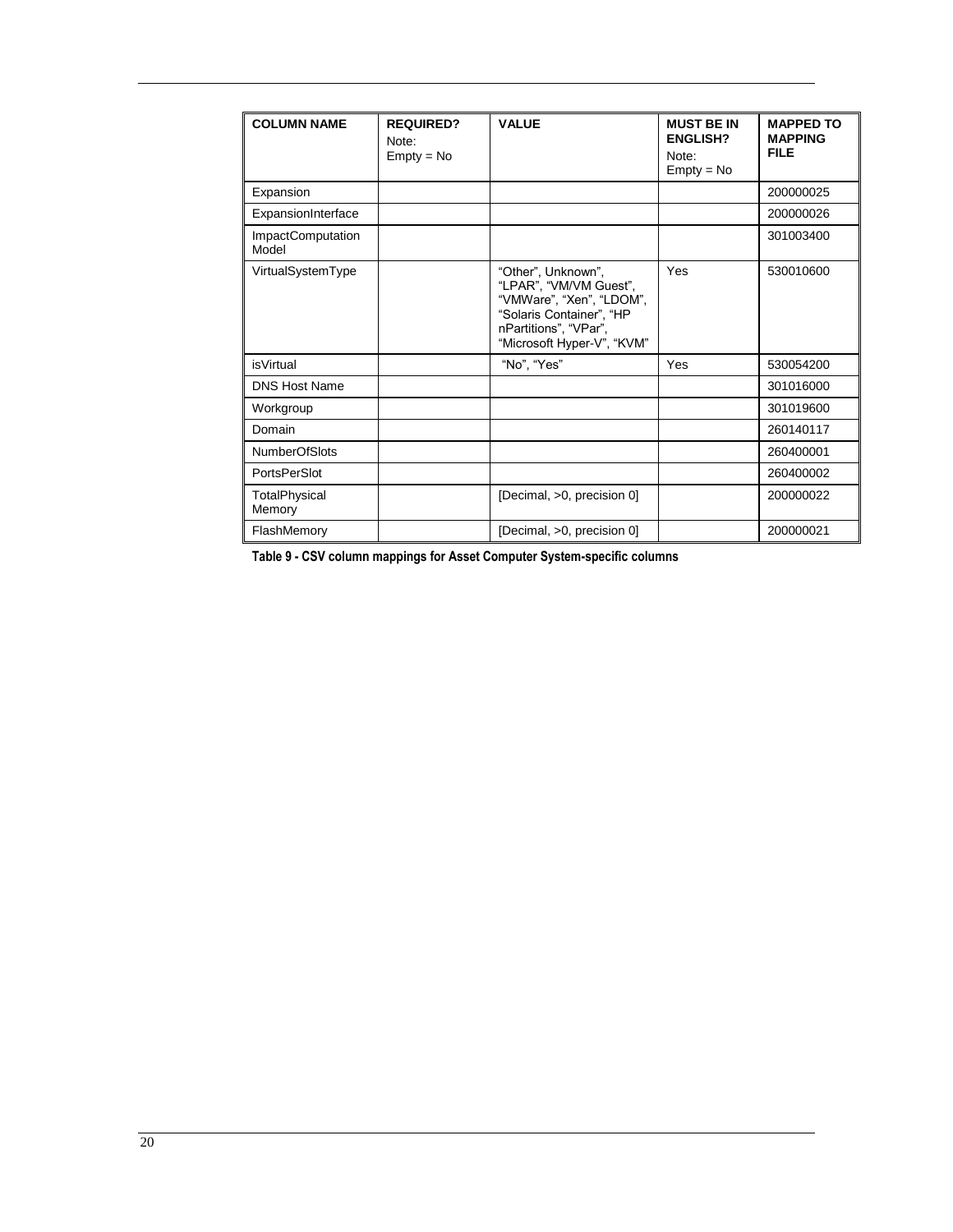# <span id="page-20-0"></span>**Asset Mainframe–specific columns**

[Table 10](#page-21-0) lists additional columns that are specific to the Asset Mainframe datalink.

| <b>COLUMN NAME</b>           | <b>REQUIRED?</b><br>Note:<br>$Empty = No$ | <b>VALUE</b>                                                                                                                                                                    | <b>MUST BE IN</b><br><b>ENGLISH?</b><br>Note:<br>$Empty = No$ | <b>MAPPED TO</b><br><b>MAPPING</b><br><b>FILE</b> |
|------------------------------|-------------------------------------------|---------------------------------------------------------------------------------------------------------------------------------------------------------------------------------|---------------------------------------------------------------|---------------------------------------------------|
| DataLinkName                 |                                           | AssetMainframe (Global)                                                                                                                                                         |                                                               | 800000089                                         |
| Environment<br>Specification |                                           |                                                                                                                                                                                 |                                                               | 301019800                                         |
| Expansion                    |                                           |                                                                                                                                                                                 |                                                               | 200000025                                         |
| ExpansionInterface           |                                           |                                                                                                                                                                                 |                                                               | 200000026                                         |
| FlashMemory                  |                                           | [Decimal, >0, precision 0]                                                                                                                                                      |                                                               | 200000021                                         |
| <b>DNS Host Name</b>         |                                           |                                                                                                                                                                                 |                                                               | 301016000                                         |
| Domain                       |                                           |                                                                                                                                                                                 |                                                               | 260140117                                         |
| CapabilityList               |                                           | Base on data from menu.                                                                                                                                                         |                                                               | 301016100                                         |
| ConfigurationOptions         |                                           |                                                                                                                                                                                 |                                                               | 200000029                                         |
| <b>ResetCapability</b>       |                                           | "Other", "Unknown",<br>"Disabled", "Enabled",<br>"Non-recoverable"                                                                                                              | Yes                                                           | 301017100                                         |
| SystemType                   |                                           | "X86-based PC", "MIPS-<br>based PC", "Alpha-based<br>PC", "Power PC", "SH-x<br>PC", "StrongARM PC", "64-<br>bit Intel PC", "64-bit Alpha<br>PC", "Unknown", "X86-<br>Nec-98 PC" | Yes                                                           | 301016700                                         |
| TotalPhysical<br>Memory      |                                           | [Decimal, >0, precision 0]                                                                                                                                                      |                                                               | 200000022                                         |
| Workgroup                    |                                           |                                                                                                                                                                                 |                                                               | 301019600                                         |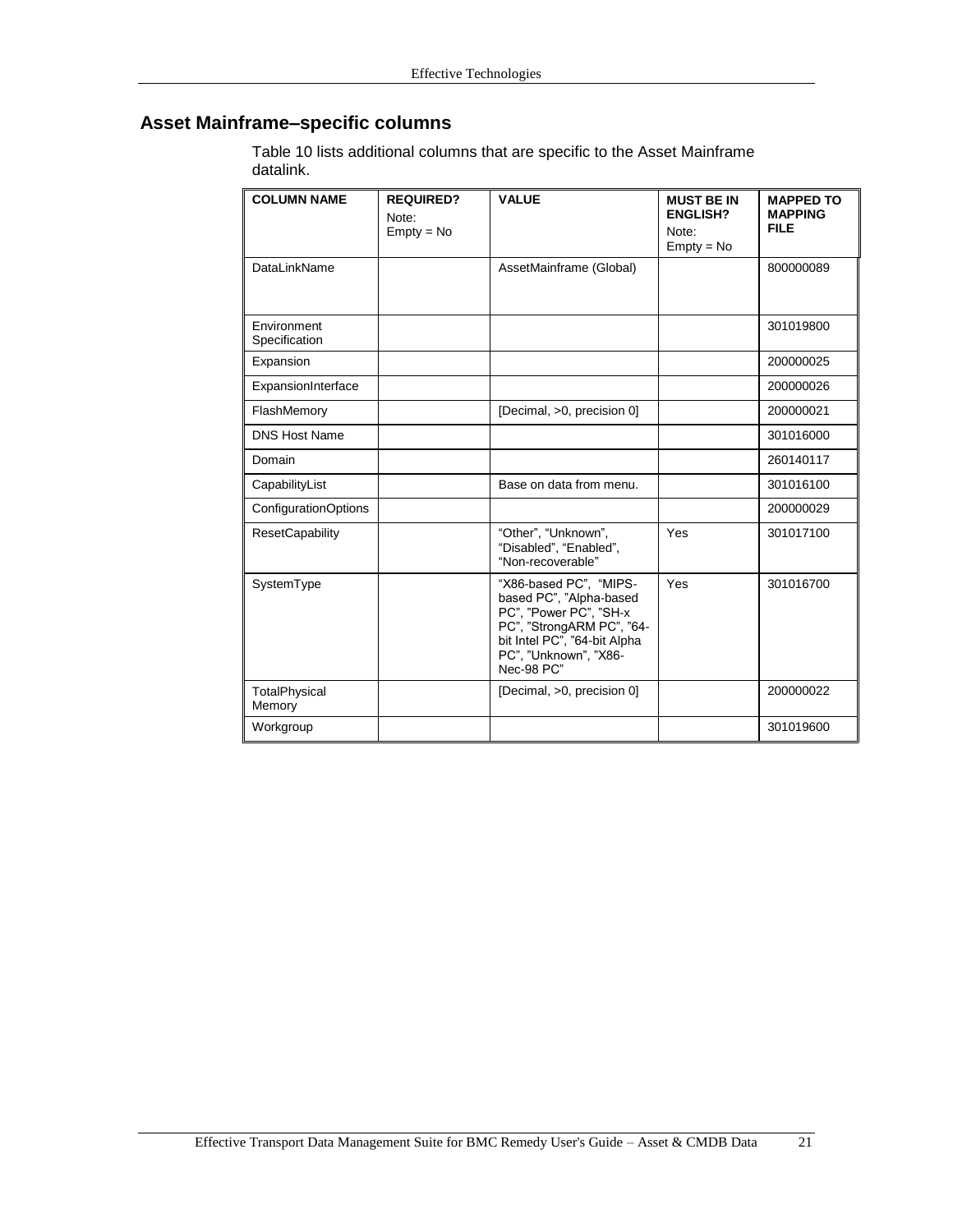| <b>COLUMN NAME</b>        | <b>REQUIRED?</b> | <b>VALUE</b>                                                                                                                                                                                                                                                                                                                                                                                                                                                                                                                                                                                                                                                                                                                                                                                                                                                                                                                                                                                                            | <b>MUST BE IN</b>     | <b>MAPPED TO</b> |
|---------------------------|------------------|-------------------------------------------------------------------------------------------------------------------------------------------------------------------------------------------------------------------------------------------------------------------------------------------------------------------------------------------------------------------------------------------------------------------------------------------------------------------------------------------------------------------------------------------------------------------------------------------------------------------------------------------------------------------------------------------------------------------------------------------------------------------------------------------------------------------------------------------------------------------------------------------------------------------------------------------------------------------------------------------------------------------------|-----------------------|------------------|
|                           | Note:            |                                                                                                                                                                                                                                                                                                                                                                                                                                                                                                                                                                                                                                                                                                                                                                                                                                                                                                                                                                                                                         | <b>ENGLISH?</b>       | MAPPING<br>FILE. |
|                           | $Empty = No$     |                                                                                                                                                                                                                                                                                                                                                                                                                                                                                                                                                                                                                                                                                                                                                                                                                                                                                                                                                                                                                         | Note:<br>$Empty = No$ |                  |
| <b>Primary Capability</b> |                  | "Not Dedicated",<br>"Unknown", "Other",<br>"Storage", "Router",<br>"Switch", "Layer 3 Switch",<br>"Central Office Switch",<br>"Hub", "Access Server",<br>"Firewall", "Print", "I/O",<br>"Web Caching", "Server",<br>"Management", "Block<br>Server", "File Server",<br>"Mobile User Device",<br>"Repeater",<br>"Bridge/Extender",<br>"Gateway",<br>"LoadBalancer",<br>"Mainframe", "SANSwitch",<br>"SANHub", "SANBridge",<br>"SANRouter",<br>"SANDirector".<br>"RAIDStorageDevice",<br>"Virtual Tape Library",<br>"JBOD", "Workstation",<br>"StorageSubsystem",<br>"Storage Virtualizer",<br>"Media Library",<br>"ExtenderNode", "NAS<br>Head", "Self-contained<br>NAS", "UPS", "IP Phone",<br>"Management Controller",<br>"Chassis Manager", "Host-<br>based RAID controller",<br>"Storage Device<br>Enclosure", "Desktop",<br>"Laptop", "Virtual Library<br>System", "Blade System",<br>"Blade Server", "VPN<br>Concentrator", "Proxy<br>Server", "Layer 3 Proxy<br>Server", "WAN<br>Accelerator", "SAN<br>Processor" | <b>Yes</b>            | 301016200        |
| Number of LPARS           |                  | [Integer]                                                                                                                                                                                                                                                                                                                                                                                                                                                                                                                                                                                                                                                                                                                                                                                                                                                                                                                                                                                                               |                       | 530010230        |
| <b>Installed CPs</b>      |                  | [Integer]                                                                                                                                                                                                                                                                                                                                                                                                                                                                                                                                                                                                                                                                                                                                                                                                                                                                                                                                                                                                               |                       | 530010240        |
| Installed CPUs            |                  | [Integer]                                                                                                                                                                                                                                                                                                                                                                                                                                                                                                                                                                                                                                                                                                                                                                                                                                                                                                                                                                                                               |                       | 530010210        |
| Number Channels           |                  | [Integer]                                                                                                                                                                                                                                                                                                                                                                                                                                                                                                                                                                                                                                                                                                                                                                                                                                                                                                                                                                                                               |                       | 530010290        |
| Installed DASD            |                  | [Integer]                                                                                                                                                                                                                                                                                                                                                                                                                                                                                                                                                                                                                                                                                                                                                                                                                                                                                                                                                                                                               |                       | 530010220        |
| Number of Slots           |                  | [Decimal, >0, precision 0]                                                                                                                                                                                                                                                                                                                                                                                                                                                                                                                                                                                                                                                                                                                                                                                                                                                                                                                                                                                              |                       | 260400001        |
| Ports per Slots           |                  | [Decimal, >0, precision 0]                                                                                                                                                                                                                                                                                                                                                                                                                                                                                                                                                                                                                                                                                                                                                                                                                                                                                                                                                                                              |                       | 260400002        |
| <b>Grid Location</b>      |                  |                                                                                                                                                                                                                                                                                                                                                                                                                                                                                                                                                                                                                                                                                                                                                                                                                                                                                                                                                                                                                         |                       | 530012000        |
| <b>Physical Memory</b>    |                  | [Integer]                                                                                                                                                                                                                                                                                                                                                                                                                                                                                                                                                                                                                                                                                                                                                                                                                                                                                                                                                                                                               |                       | 530010295        |
| Available CPs             |                  | [Integer]                                                                                                                                                                                                                                                                                                                                                                                                                                                                                                                                                                                                                                                                                                                                                                                                                                                                                                                                                                                                               |                       | 530010250        |
| Available IFCs            |                  | [Integer]                                                                                                                                                                                                                                                                                                                                                                                                                                                                                                                                                                                                                                                                                                                                                                                                                                                                                                                                                                                                               |                       | 530010260        |
| Available IFLs            |                  | [Integer]                                                                                                                                                                                                                                                                                                                                                                                                                                                                                                                                                                                                                                                                                                                                                                                                                                                                                                                                                                                                               |                       | 530010270        |
| Available IFAs            |                  | [Integer]                                                                                                                                                                                                                                                                                                                                                                                                                                                                                                                                                                                                                                                                                                                                                                                                                                                                                                                                                                                                               |                       | 530010280        |

<span id="page-21-0"></span>**Table 10 - CSV column mappings for Asset Mainframe-specific columns**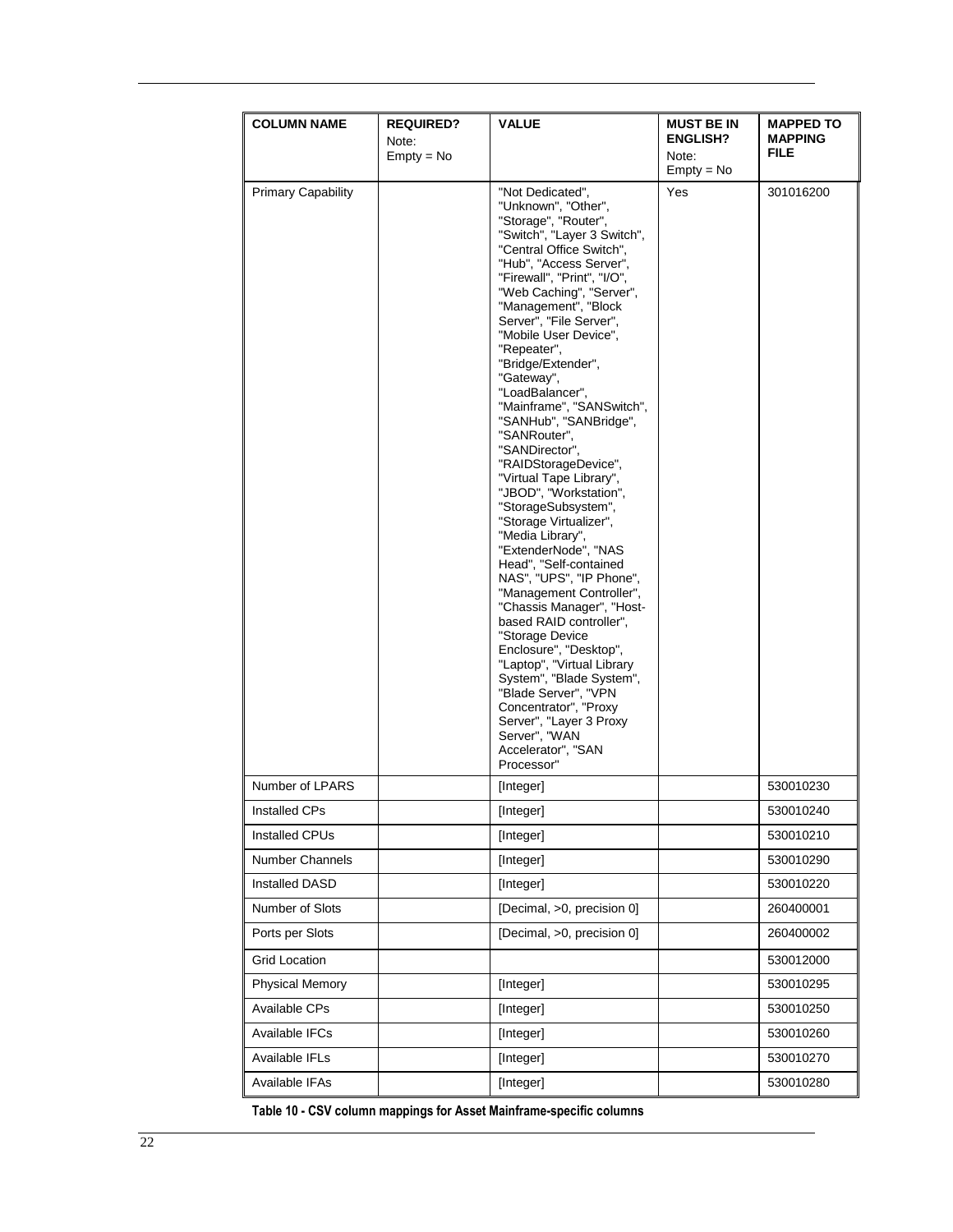# <span id="page-22-0"></span>**Asset Processor-specific columns**

| <b>COLUMN NAME</b>                             | <b>REQUIRED?</b><br>Note:<br>$Empty = No$ | <b>VALUE</b>                                               | <b>MUST BE IN</b><br><b>ENGLISH?</b><br>Note:<br>$Empty = No$ | <b>MAPPED TO</b><br><b>MAPPING</b><br><b>FILE</b> |
|------------------------------------------------|-------------------------------------------|------------------------------------------------------------|---------------------------------------------------------------|---------------------------------------------------|
| DataLinkName                                   |                                           | Asset Processor (Global)                                   |                                                               | 800000089                                         |
| Level                                          |                                           | [Integer]                                                  |                                                               | 301140900                                         |
| MaxClockSpeed                                  |                                           | [Integer]                                                  |                                                               | 301035600                                         |
| Processor<br>Architecture                      |                                           | "X86", "MIPS", "Alpha",<br>"PowerPC", "la64",<br>"PA-RISC" | Yes                                                           | 301035200                                         |
| PNPDeviceID                                    |                                           |                                                            |                                                               | 301024900                                         |
| <b>NumberOfCores</b>                           |                                           | [Integer, $>0$ ]                                           |                                                               | 530041401                                         |
| <b>OtherProcessor</b><br>Family<br>Description |                                           |                                                            |                                                               | 530034700                                         |

[Table 11](#page-24-0) lists additional fields that are specific to the Asset Processor datalink.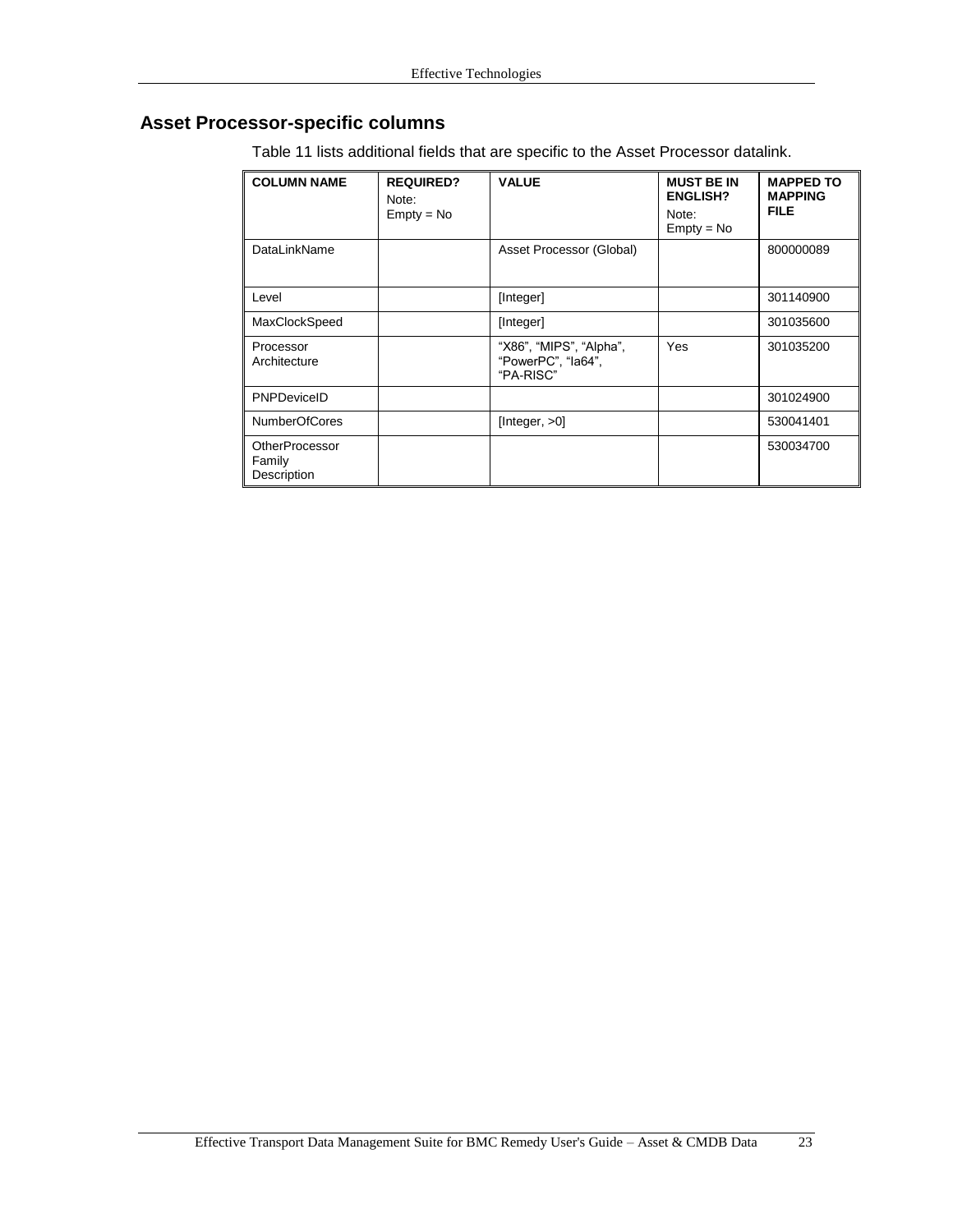|                 | $Empty = No$                                                                                                                                                                                                                                                                                                                                                                                                                                                                                                                                                                                                                                                                                                                                                                                                                                                                                                                                                                                                                                                                                                                                                                                                                                                                                                                                                                                                                                                                                                                                                                                                                                                                                             | Note:<br>$Empty = No$ | <b>MAPPING</b><br><b>FILE</b> |
|-----------------|----------------------------------------------------------------------------------------------------------------------------------------------------------------------------------------------------------------------------------------------------------------------------------------------------------------------------------------------------------------------------------------------------------------------------------------------------------------------------------------------------------------------------------------------------------------------------------------------------------------------------------------------------------------------------------------------------------------------------------------------------------------------------------------------------------------------------------------------------------------------------------------------------------------------------------------------------------------------------------------------------------------------------------------------------------------------------------------------------------------------------------------------------------------------------------------------------------------------------------------------------------------------------------------------------------------------------------------------------------------------------------------------------------------------------------------------------------------------------------------------------------------------------------------------------------------------------------------------------------------------------------------------------------------------------------------------------------|-----------------------|-------------------------------|
| ProcessorFamily | "Other", "Unknown",<br>"8086", "80286", "80386",<br>"80486", "8087", "80287",<br>"80387", "80487",<br>"Pentium(R) brand",<br>"Pentium(R) Pro",<br>"Pentium(R) II",<br>"Pentium(R) processor with<br>MMX(TM) technology", "<br>Celeron(TM)", "Pentium(R)<br>II Xeon(TM)", "Pentium(R)<br>III", "M1 Family", "M2<br>Family", "K5 Family", "K6<br>Family", "K6-2", "K6-3",<br>"AMD Athlon(TM)<br>Processor Family",<br>"AMD(R) Duron(TM)<br>Processor", "AMD29000<br>Family", "K6-2+", "Power<br>PC Family", "Power PC<br>601", "Power PC 603",<br>"Power PC 603+", "Power<br>PC 604", "Power PC 620",<br>"Power PC X704", "Power<br>PC 750", "Alpha Family",<br>"Alpha 21064", "Alpha<br>21066", "Alpha 21164",<br>"Alpha 21164PC", "Alpha<br>21164a", "Alpha 21264",<br>"Alpha 21364", "MIPS<br>Family", "MIPS R4000",<br>"MIPS R4200", "MIPS<br>R4400", "MIPS R4600",<br>"MIPS R10000", "SPARC<br>Family", "SuperSPARC",<br>"microSPARC II",<br>"microSPARC IIep",<br>"UltraSPARC",<br>"UltraSPARC II",<br>"UltraSPARC IIi",<br>"UltraSPARC III",<br>"UltraSPARC IIIi", "68040",<br>"68xxx Family", "68000",<br>"68010", "68020", "68030",<br>"Hobbit Family",<br>"Crusoe(TM) TM5000<br>Family", "Crusoe(TM)<br>TM3000 Family", "Weitek",<br>"Itanium(TM) Processor",<br>"PA-RISC Family", "PA-<br>RISC 8500", "PA-RISC<br>8000", "PA-RISC 7300LC",<br>"PA-RISC 7200", "PA-<br>RISC 7100LC", "PA-RISC<br>7100V30<br>FamilyPentium(R) III<br>Xeon(TM)", "Pentium(R) III<br>Processor with Intel(R)<br>SpeedStep(TM)<br>Technology", "AS400<br>Family", "IBM390 Family",<br>"G4", "G5", "i860", "i960",<br>"SH-3", "SH-4", "ARM",<br>"StrongARM", "6x86",<br>"MediaGX", "MII",<br>"WinChip", "DSP", "Video | Yes                   | 301035500                     |

 $\overline{24}$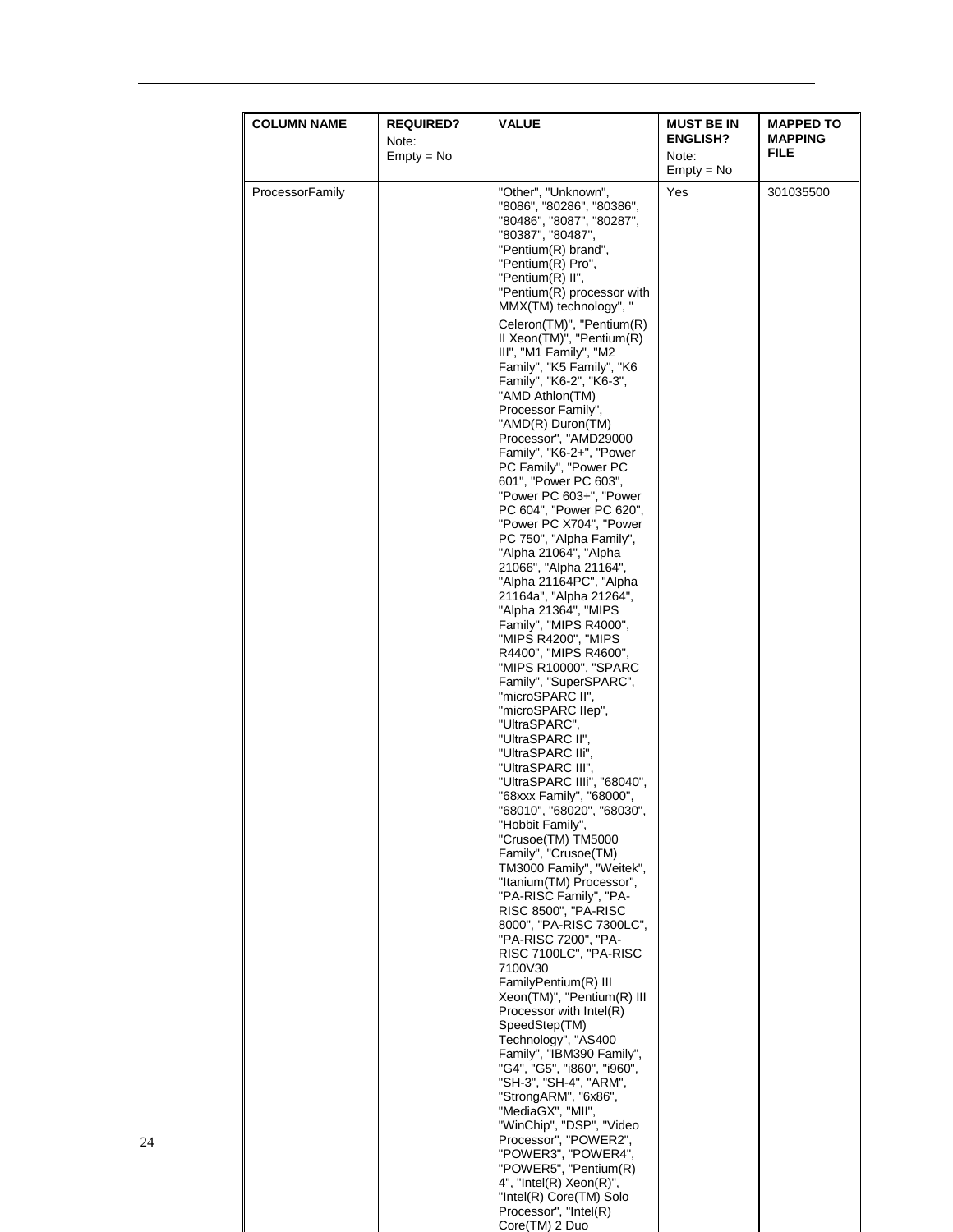| <b>COLUMN NAME</b>              | <b>REQUIRED?</b><br>Note:<br>$Empty = No$ | <b>VALUE</b>                                                                                                                                                                                                                | <b>MUST BE IN</b><br><b>ENGLISH?</b><br>Note:<br>$Empty = No$ | <b>MAPPED TO</b><br><b>MAPPING</b><br><b>FILE</b> |
|---------------------------------|-------------------------------------------|-----------------------------------------------------------------------------------------------------------------------------------------------------------------------------------------------------------------------------|---------------------------------------------------------------|---------------------------------------------------|
| UpgradeMethod                   |                                           | "Other", "Unknown",<br>"Daughter Board", "ZIF<br>Socket".<br>"Replacement/Piggy Back",<br>"None", "LIF Socket", "Slot<br>1", "Slot 2", "370 Pin<br>Socket", "Slot A", "Slot M",<br>"Socket 423", "Socket A<br>(Socket 462)" | Yes                                                           | 301035800                                         |
| ProcessorStatus                 |                                           | "Unknown", "CPU<br>Enabled", "CPU Disabled<br>by user via BIOS Setup",<br>"CPU Disabled by BIOS<br>(POST Error)", "CPU is<br>Idle", "Reserved", "Other"                                                                     | Yes                                                           | 301140800                                         |
| ProcessorType                   |                                           | "Other", "Unknown",<br>"Central Processor", "Math<br>Processor", "DSP<br>Processor".<br>"Video Processor"                                                                                                                   | Yes                                                           | 301035700                                         |
| PowerManagement<br>Capabilities |                                           | "Unknown", "Not<br>Supported", "Disabled",<br>"Enabled", "Power Saving<br><b>Modes Entered</b><br>Automatically", "Power<br>State Settable", "Power<br>Cycling Supported",<br>"Timed Power On<br>Supported"                 | Yes                                                           | 301032600                                         |
| PowerManagement<br>Supported    |                                           | "Yes", "No"                                                                                                                                                                                                                 | Yes                                                           | 301032700                                         |
| SystemClassId                   |                                           |                                                                                                                                                                                                                             |                                                               | 301047800                                         |
| SystemName                      |                                           |                                                                                                                                                                                                                             |                                                               | 301047700                                         |
| Number of Logical<br>Processors |                                           | [Integer, >0]                                                                                                                                                                                                               |                                                               | 530043301                                         |

<span id="page-24-0"></span>**Table 11 - CSV column mappings for Asset Processor-specific columns**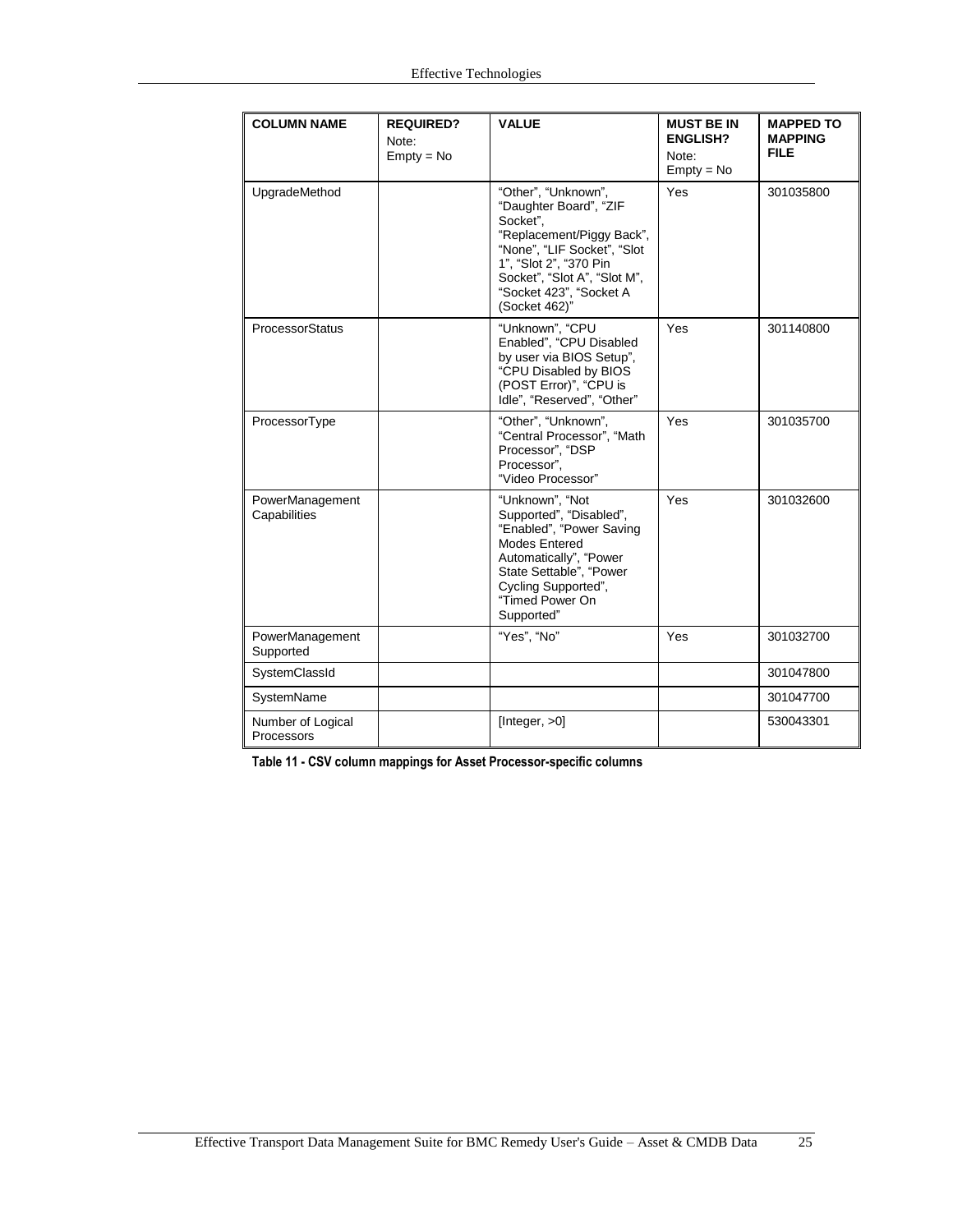#### <span id="page-25-0"></span>**CMDB CI to CI Relationship Datalink-specific columns**

CMDB CI to CI Relationship datalink supports 19 CI to CI relationships based on the BMC\_BaseRelationship class:

- Component, Application System Services, Contract Component, Hosted System Components, Offering Measured By, Service Realized By Offering, Settings Of.
- **Dependency, Account On System, Hosted Access Point, Hosted Service**
- **Element Location**
- **Genealogy**
- Member Of Collection, In IP Subnet, In Segment, LNs In Collection, IP Subnets In Collection, Segments In Collection.

NOTE: The CMDB CI to CI Relationship datalink replaces the three CMDB Relationship datalinks (Component, Dependency, and Impact) from previous Effective Transport releases.

[Table 12](#page-28-0) lists columns that are shared across the CI to CI relationships supported by the CMDB Relationship – CI to CI datalink.

| <b>COLUMN NAME</b>       | <b>REQUIRED?</b><br>Note:<br>$Empty = No$ | <b>VALUE</b>                                                                                                                                                                                                                                                                                                                                                                                                                                                                                                                    | <b>MUST BE IN</b><br><b>ENGLISH?</b><br>Note:<br>$Empty = No$ | <b>MAPPED TO</b><br><b>MAPPING</b><br><b>FILE</b> |
|--------------------------|-------------------------------------------|---------------------------------------------------------------------------------------------------------------------------------------------------------------------------------------------------------------------------------------------------------------------------------------------------------------------------------------------------------------------------------------------------------------------------------------------------------------------------------------------------------------------------------|---------------------------------------------------------------|---------------------------------------------------|
| <b>Datalink Name</b>     | Yes                                       | "CMDB CI to CI Relationship<br>(Global)"                                                                                                                                                                                                                                                                                                                                                                                                                                                                                        |                                                               | 800000089                                         |
| <b>Name</b>              | Yes                                       |                                                                                                                                                                                                                                                                                                                                                                                                                                                                                                                                 |                                                               | 200000020                                         |
| Short Description        |                                           |                                                                                                                                                                                                                                                                                                                                                                                                                                                                                                                                 |                                                               | 8                                                 |
| Action                   |                                           | "Add/Modify", "AlwaysAdd",<br>"LogicalDelete",<br>"PhysicalDelete"                                                                                                                                                                                                                                                                                                                                                                                                                                                              |                                                               | 800003003                                         |
| <b>Relationship Type</b> |                                           | "BMC_Component",<br>"BMC ContractComponent",<br>"BMC_ApplicationSystem<br>Services".<br>"BMC_HostedSystem<br>Components",<br>"BMC_OfferingMeasuredBy",<br>"BMC_SettingsOf",<br>"BMC ServiceRealizedByOffer<br>ing", "BMC_Dependency",<br>"BMC HostedService",<br>"BMC HostedAccessPoint",<br>"BMC_AccountOnSystem",<br>"BMC ElementLocation",<br>"BMC_Genealogy",<br>"BMC_MemberOfCollection",<br>"BMC_InSegment",<br>"BMC_InIPSubnet",<br>"BMC_LNsInCollection",<br>"BMC_SegmentsInCollection",<br>"BMC IPSubnetsInCollection" |                                                               |                                                   |
| Dataset Name             |                                           |                                                                                                                                                                                                                                                                                                                                                                                                                                                                                                                                 |                                                               | 800010501                                         |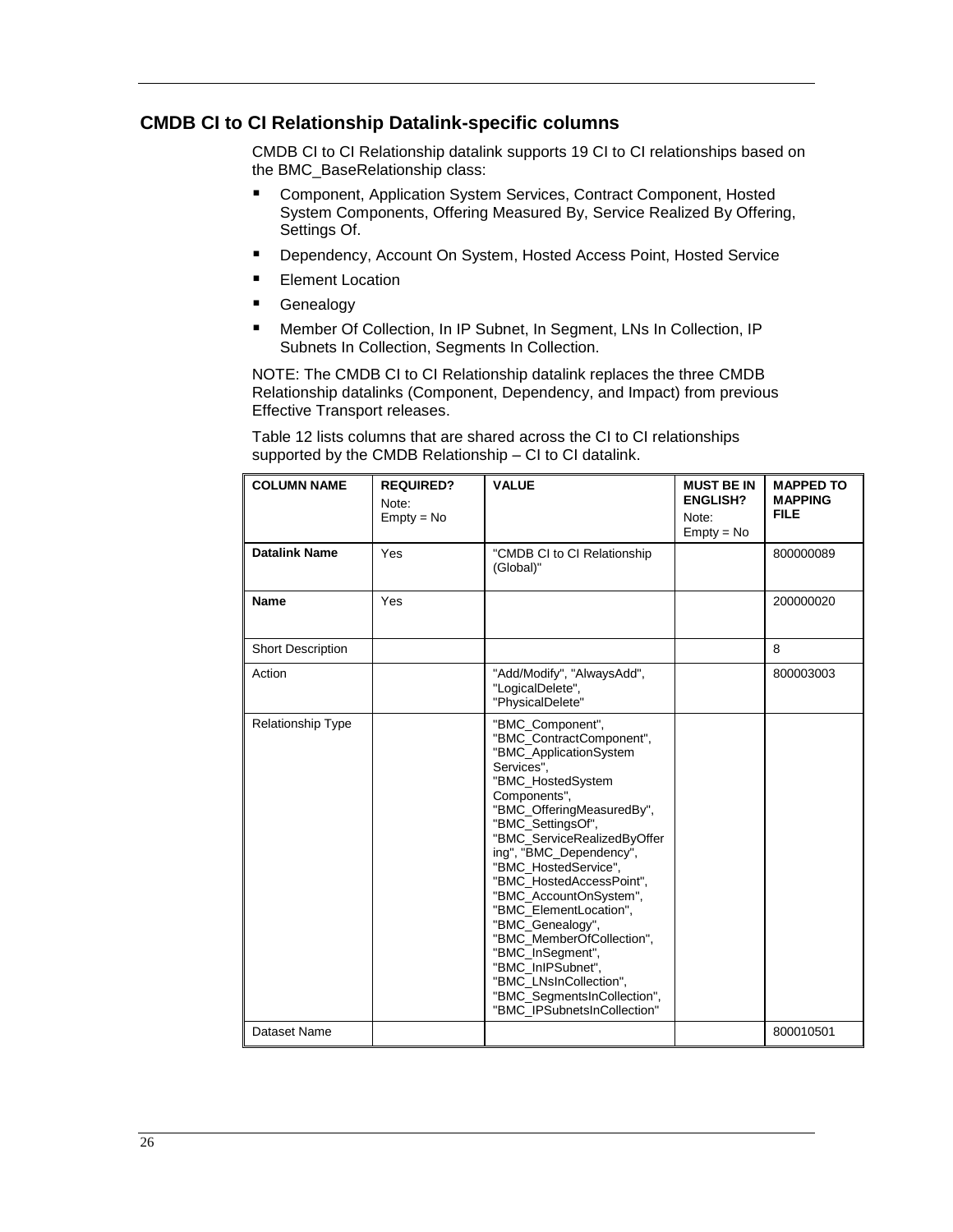| <b>COLUMN NAME</b>               | <b>REQUIRED?</b>                                                                                                    | <b>VALUE</b>                                                                                  | <b>MUST BE IN</b>        | <b>MAPPED TO</b>              |
|----------------------------------|---------------------------------------------------------------------------------------------------------------------|-----------------------------------------------------------------------------------------------|--------------------------|-------------------------------|
|                                  | Note:<br>$Empty = No$                                                                                               |                                                                                               | <b>ENGLISH?</b><br>Note: | <b>MAPPING</b><br><b>FILE</b> |
|                                  |                                                                                                                     |                                                                                               | $Empty = No$             |                               |
| Source CI<br>Company             | Yes (if Company<br>is part of CI<br>unique key)<br>NOTE: Not<br>required if<br>specified in<br>Preferences<br>form. |                                                                                               |                          | 800010496                     |
| Source CI Dataset<br>Name        |                                                                                                                     |                                                                                               |                          | 800010477                     |
| Source CI Class<br>Name          |                                                                                                                     |                                                                                               |                          | 530031000                     |
| <b>Source CI Name</b>            | Yes                                                                                                                 |                                                                                               |                          | 530030800                     |
| <b>Destination CI</b><br>Company | Yes (if Company<br>is part of CI<br>unique key)<br>NOTE: Not<br>required if<br>specified in<br>Preferences<br>form. |                                                                                               |                          | 800010497                     |
| Destination CI<br>Dataset Name   |                                                                                                                     |                                                                                               |                          | 800010479                     |
| Destination CI<br>Class Name     |                                                                                                                     |                                                                                               |                          | 530030900                     |
| Destination CI<br>Name           |                                                                                                                     |                                                                                               |                          | 530030700                     |
| ImpactSourceId                   |                                                                                                                     |                                                                                               |                          | 530060400                     |
| <b>ImpactDestination</b><br>ld   |                                                                                                                     |                                                                                               |                          | 530060500                     |
| AccountID                        |                                                                                                                     |                                                                                               |                          | 301186800                     |
| AssignedTo                       |                                                                                                                     |                                                                                               |                          | 1000000270                    |
| AttributeData<br>SourceList      |                                                                                                                     |                                                                                               |                          | 530019500                     |
| <b>CMDBRowLevel</b><br>Security  |                                                                                                                     |                                                                                               |                          | 112                           |
| <b>CMDBWrite</b><br>Security     |                                                                                                                     |                                                                                               |                          | 60513                         |
| MarkAsDeleted                    |                                                                                                                     | "Yes", "No"                                                                                   | Yes                      | 400129100                     |
| <b>Status</b>                    |                                                                                                                     | "0" to "49"                                                                                   |                          | 800010481                     |
| HasImpact                        |                                                                                                                     | "Yes", "No"                                                                                   | Yes                      | 530048100                     |
| <b>ImpactDirection</b>           |                                                                                                                     | "Other", "Unknown",<br>"Source-Destination",<br>"Destination-Source"                          | Yes                      | 530048000                     |
| ImpactPropagation<br>Model       |                                                                                                                     | "DIRECT" (default value),<br>"INCREASING",<br>"DECREASING",<br>"JUST_WARNING",<br>"JUST_INFO" |                          | 530048200                     |
| ImpactWeight                     |                                                                                                                     | [Integer]                                                                                     |                          | 530047901                     |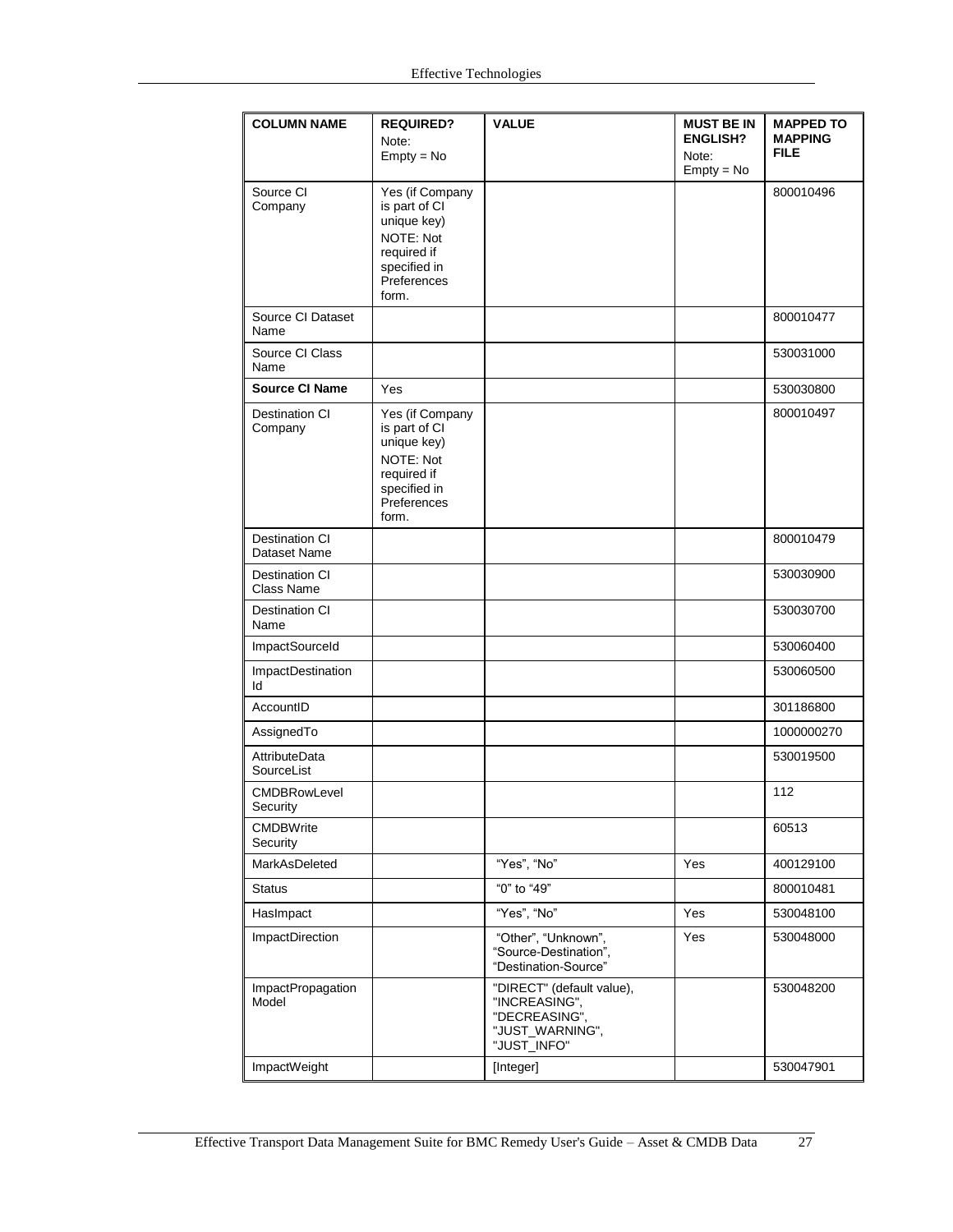| <b>COLUMN NAME</b>                                                                                                      | <b>REQUIRED?</b>      | <b>VALUE</b>                                                         | <b>MUST BE IN</b>                        | <b>MAPPED TO</b>              |
|-------------------------------------------------------------------------------------------------------------------------|-----------------------|----------------------------------------------------------------------|------------------------------------------|-------------------------------|
|                                                                                                                         | Note:<br>$Empty = No$ |                                                                      | <b>ENGLISH?</b><br>Note:<br>$Empty = No$ | <b>MAPPING</b><br><b>FILE</b> |
| <b>IsCurrent</b><br>NOTE:<br>Applies only to<br>Component-based<br>CI Relationships.                                    |                       | "Unknown", "Is Current",<br>"Is Not Current"                         | Yes                                      | 530052300                     |
| <b>IsDefault</b><br>NOTE:<br>Applies only to<br>Component-based<br>CI Relationships.                                    |                       | "Unknown", "Is Default",<br>"Is Not Default"                         | Yes                                      | 530052200                     |
| <b>IsMaximum</b><br>NOTE:<br>Applies only to<br>Component-based<br>CI Relationships.                                    |                       | "Unknown", "Not Applicable",<br>"Is Maximum",<br>"Is Not Maximum"    | Yes                                      | 530052600                     |
| <b>IsMinimum</b><br>NOTE:<br>Applies only to<br>Component-based<br>CI Relationships.                                    |                       | "Unknown", "Not Applicable",<br>"Is Minimum",<br>"Is Not Minimum"    | Yes                                      | 530052500                     |
| <b>IsNext</b><br>NOTE:<br>Applies only to<br>Component-based<br>CI Relationships.                                       |                       | "Unknown", "Is Next",<br>"Is Not Next", "Is Next For<br>Single User" | Yes                                      | 530052400                     |
| <b>IsPending</b><br>NOTE:<br>Applies only to<br>Component-based<br>CI Relationships.                                    |                       | "Unknown", "Is Pending",<br>"Is Not Pending"                         | Yes                                      | 530052700                     |
| AccoutType<br>NOTE:<br>Applies only to<br>Dependency-based<br>CI Relationships.                                         |                       | "Secure", "Regular"                                                  | Yes                                      | 530014200                     |
| QuantityAddedPer<br>Location<br>NOTE:<br>Applies only to<br>Dependency-based<br>CI Relationships.                       |                       | [Integer]                                                            |                                          | 301156500                     |
| QuantityUsedPer<br>Location<br>NOTE:<br>Applies only to<br>Dependency-based<br>CI Relationships.                        |                       | [Integer]                                                            |                                          | 301160100                     |
| IsUnqualified<br>NOTE:<br>Applies only to<br>Dependency and<br><b>Hosted Access</b><br>Point-based CI<br>Relationships. |                       | "Yes"                                                                | Yes                                      | 530060300                     |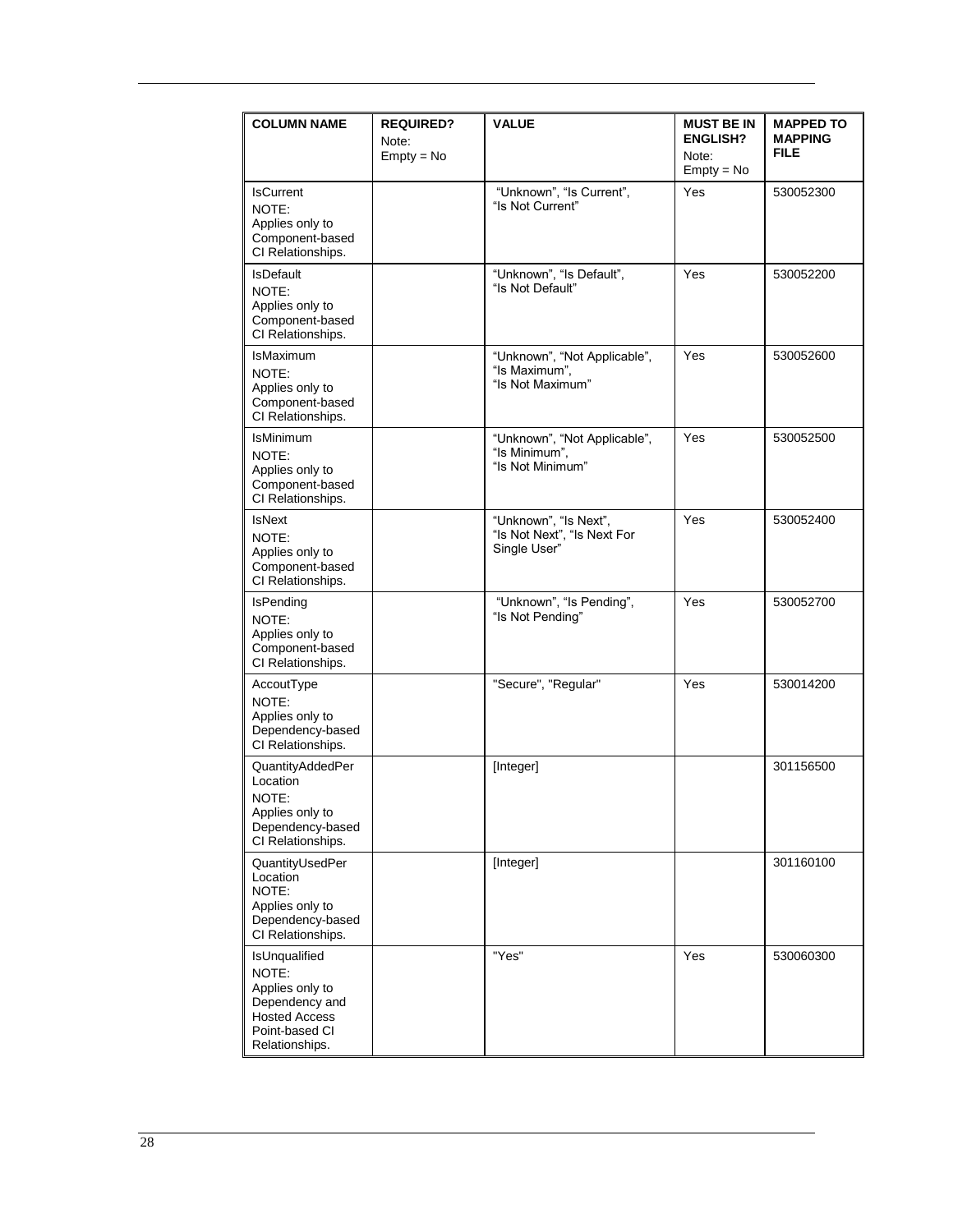| <b>COLUMN NAME</b>                                                                                    | <b>REQUIRED?</b><br>Note:<br>$Empty = No$ | <b>VALUE</b> | <b>MUST BE IN</b><br><b>ENGLISH?</b><br>Note:<br>$Empty = No$ | <b>MAPPED TO</b><br><b>MAPPING</b><br><b>FILE</b> |
|-------------------------------------------------------------------------------------------------------|-------------------------------------------|--------------|---------------------------------------------------------------|---------------------------------------------------|
| ElementLocation<br>NOTE:<br>Applies only to<br><b>Element Location-</b><br>based CI<br>Relationships. |                                           |              |                                                               | 530013800                                         |
| Submitter*                                                                                            | Yes                                       |              |                                                               | 2                                                 |

<span id="page-28-0"></span>**Table 12 - CSV column mappings for shared CMDB CI to CI Relationship fields**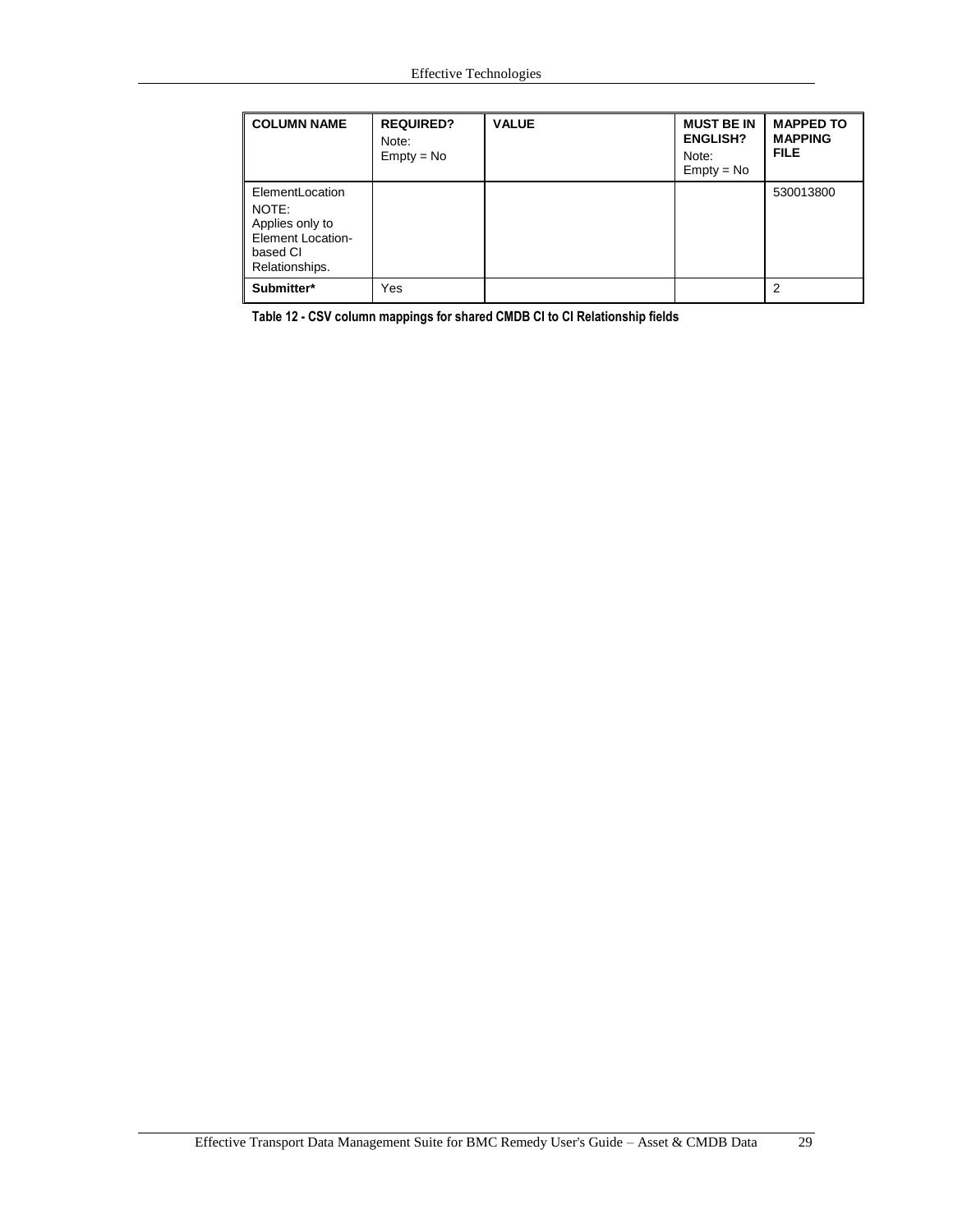## <span id="page-29-0"></span>**Asset People/Support Group/Organization to CI Relationship Datalinkspecific columns**

The Asset People/Support Group/Organization to CI Relationship datalink supports the CI relationships with People, Support Group, and Organization.

NOTE: The Asset People/Support Group/Organization to CI Relationship datalink replaces the Asset People to CI Relationship datalink.

The following table lists all columns for the Asset People/Support Group/Organization to CI Relationship datalink.

| <b>COLUMN NAME</b>                          | <b>REQUIRED?</b><br>Note:<br>$Empty = No$                                                                                                                                                                                                              | <b>VALUE</b>                                                                                                                                                                                                                                                                     | <b>MUST BE IN</b><br><b>ENGLISH?</b><br>Note:<br>$Empty = No$ | <b>MAPPED TO</b><br><b>MAPPING</b><br><b>FILE</b> |
|---------------------------------------------|--------------------------------------------------------------------------------------------------------------------------------------------------------------------------------------------------------------------------------------------------------|----------------------------------------------------------------------------------------------------------------------------------------------------------------------------------------------------------------------------------------------------------------------------------|---------------------------------------------------------------|---------------------------------------------------|
| Data Link Name                              | Yes                                                                                                                                                                                                                                                    | "Asset People/Support<br>Group/Organization to CI<br>Relationship (Global)"                                                                                                                                                                                                      |                                                               | 800000089                                         |
| Action                                      | No                                                                                                                                                                                                                                                     | "Add/Modify", "Delete" or<br>empty<br>If empty, datalink will<br>add/update the relationship<br>entry similar to a value of<br>"All/Modify". Delete will<br>remove the relationship<br>entry.                                                                                    | Yes                                                           | 800003003                                         |
| <b>Record Status</b>                        | No                                                                                                                                                                                                                                                     | "New", "Delete"<br>If empty, it will default to<br>New.                                                                                                                                                                                                                          | Yes                                                           | 800010309                                         |
| <b>Relationship Type</b>                    | Yes                                                                                                                                                                                                                                                    | "People"<br>"People Organization"<br>"Support Group"                                                                                                                                                                                                                             | Yes                                                           | 260100013                                         |
| Role                                        | Yes                                                                                                                                                                                                                                                    | "Approved by", "Created<br>by", "Managed by",<br>"Owned by", "Supported<br>by", Used by                                                                                                                                                                                          | Yes                                                           | 800011599                                         |
| Corporate ID/Login<br>ID                    | Yes if one of the<br>following:<br>- Relationship<br>Type=People<br>and Unique<br>Key=Corporate<br>Id on the People<br>preference<br>- Relationship<br>Type=People<br>and Unique<br>Key=Remedy<br>Login<br>(Userid_uid) on<br>the People<br>preference | Value must match the<br>Corporate ID field for the<br>entry on CTM:People if the<br>People preferences Unique<br>Key is set to Corporate ID.<br>Value must match the<br>Login ID field for the entry<br>on CTM:People if People<br>preferences Unique Key is<br>set to Login ID. |                                                               | 1000000054                                        |
| Support Group or<br>People Org -<br>Company | Yes if<br>Relationship<br>Type=People<br>Organization or<br>Support Group.                                                                                                                                                                             | If Relationship<br>Type=Support Group, the<br>value must match the<br>Support Company field for<br>the entry on CTM:Support<br>Group.<br>If Relationship<br>Type=People Organization,<br>the value must match the<br>Company field for the entry<br>on CTM:People Organization.  |                                                               | 1000000082                                        |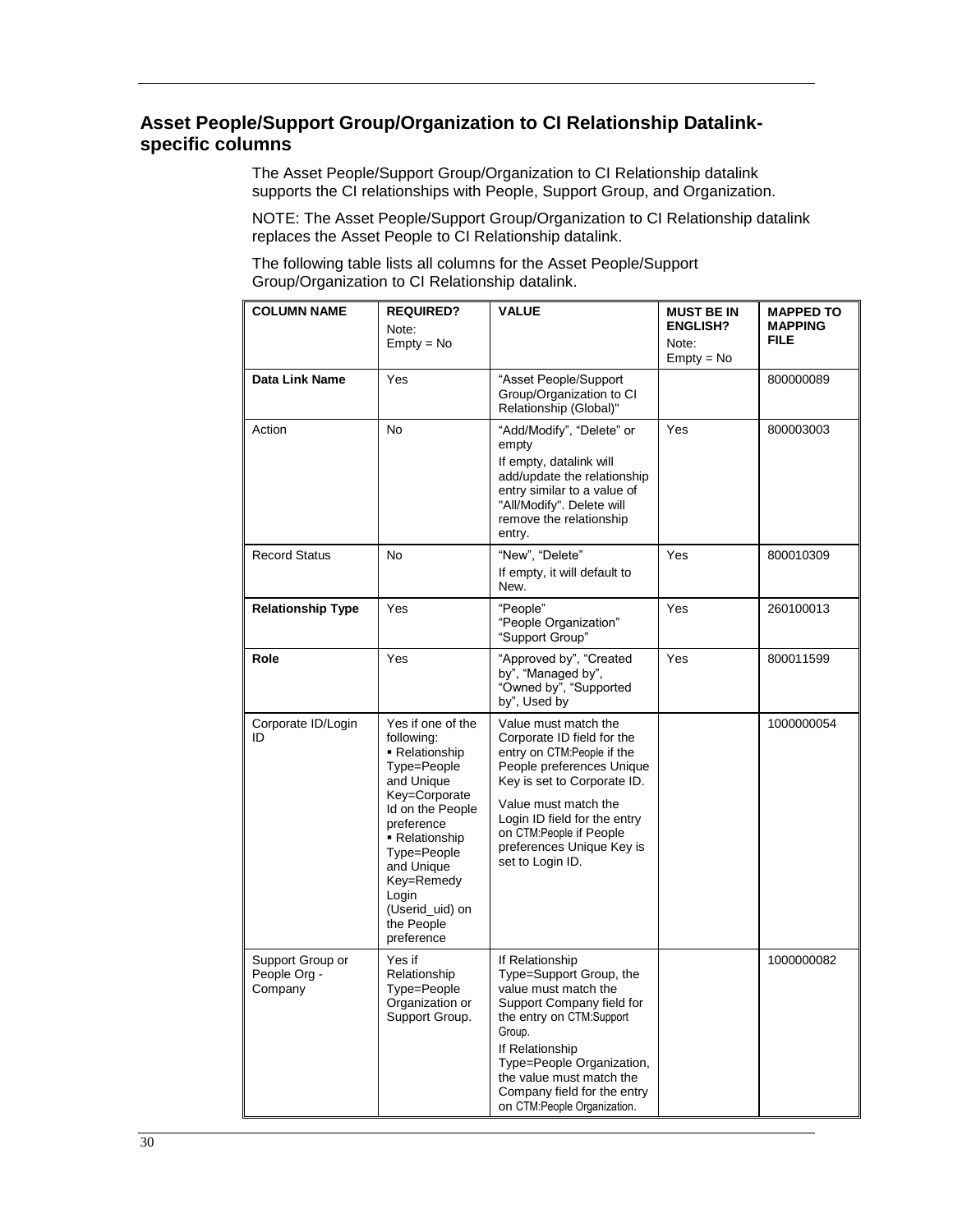| <b>COLUMN NAME</b>                                 | <b>REQUIRED?</b><br>Note:<br>$Empty = No$                | <b>VALUE</b>                                                                                                                                                                                                                                                                                 | <b>MUST BE IN</b><br><b>ENGLISH?</b><br>Note:<br>$Empty = No$ | <b>MAPPED TO</b><br><b>MAPPING</b><br><b>FILE</b> |
|----------------------------------------------------|----------------------------------------------------------|----------------------------------------------------------------------------------------------------------------------------------------------------------------------------------------------------------------------------------------------------------------------------------------------|---------------------------------------------------------------|---------------------------------------------------|
| Support Group or<br>People Org -<br>Organization   | Yes if<br>Relationship<br>Type=Support<br>Group          | If Relationship<br>Type=Support Group, the<br>value must match the<br>Support Organization field<br>for the entry on CTM:Support<br>Group.<br>If Relationship<br>Type=People Organization,<br>the value must match the<br>Organization field for the<br>entry on CTM:People<br>Organization. |                                                               | 1000000010                                        |
| Support Group or<br>People Org-<br>Name/Department | Yes if<br>Relationship<br>Type=Support<br>Group          | If Relationship<br>Type=Support Group, the<br>value should match the<br>Support Group Name field<br>for the entry on CTM:Support<br>Group<br>If Relationship<br>Type=People Organization,<br>the value should match the<br>Department field for the<br>entry on CTM:People<br>Organization   |                                                               | 200000006                                         |
| Support Group -<br>Unavailability<br>Assignment?   |                                                          | "Yes", "No"<br>This is used only when<br><b>Relationship Type=Support</b><br>Group.                                                                                                                                                                                                          | Yes                                                           | 1000002883                                        |
| Support Group -<br>Assignment Locked?              |                                                          | "Yes". "No"<br>This is used only when<br>Relationship Type=Support<br>Group.                                                                                                                                                                                                                 | Yes                                                           | 1000002884                                        |
| CI - Asset Name                                    | Yes                                                      | Valid asset name of the<br>class                                                                                                                                                                                                                                                             |                                                               | 200000020                                         |
| CI - Class Name                                    | <b>Yes</b>                                               | Valid class name                                                                                                                                                                                                                                                                             |                                                               | 301199600                                         |
| CI - Asset Company                                 | Yes if the CI<br>unique key is CI<br>Name and<br>Company | Values is based on<br>COM:Company                                                                                                                                                                                                                                                            |                                                               | 1000000001                                        |
| $Cl - Assetld$                                     |                                                          | Valid asset Id                                                                                                                                                                                                                                                                               |                                                               | 210000000                                         |
| CI - Dataset Name                                  |                                                          | Valid dataset name                                                                                                                                                                                                                                                                           |                                                               | 800010501                                         |
| <b>Submitter</b>                                   | Yes                                                      |                                                                                                                                                                                                                                                                                              |                                                               | 2                                                 |

**Table 13 - CSV column mappings for Asset People/Support Group/Organization to CI Relationshipspecific columns**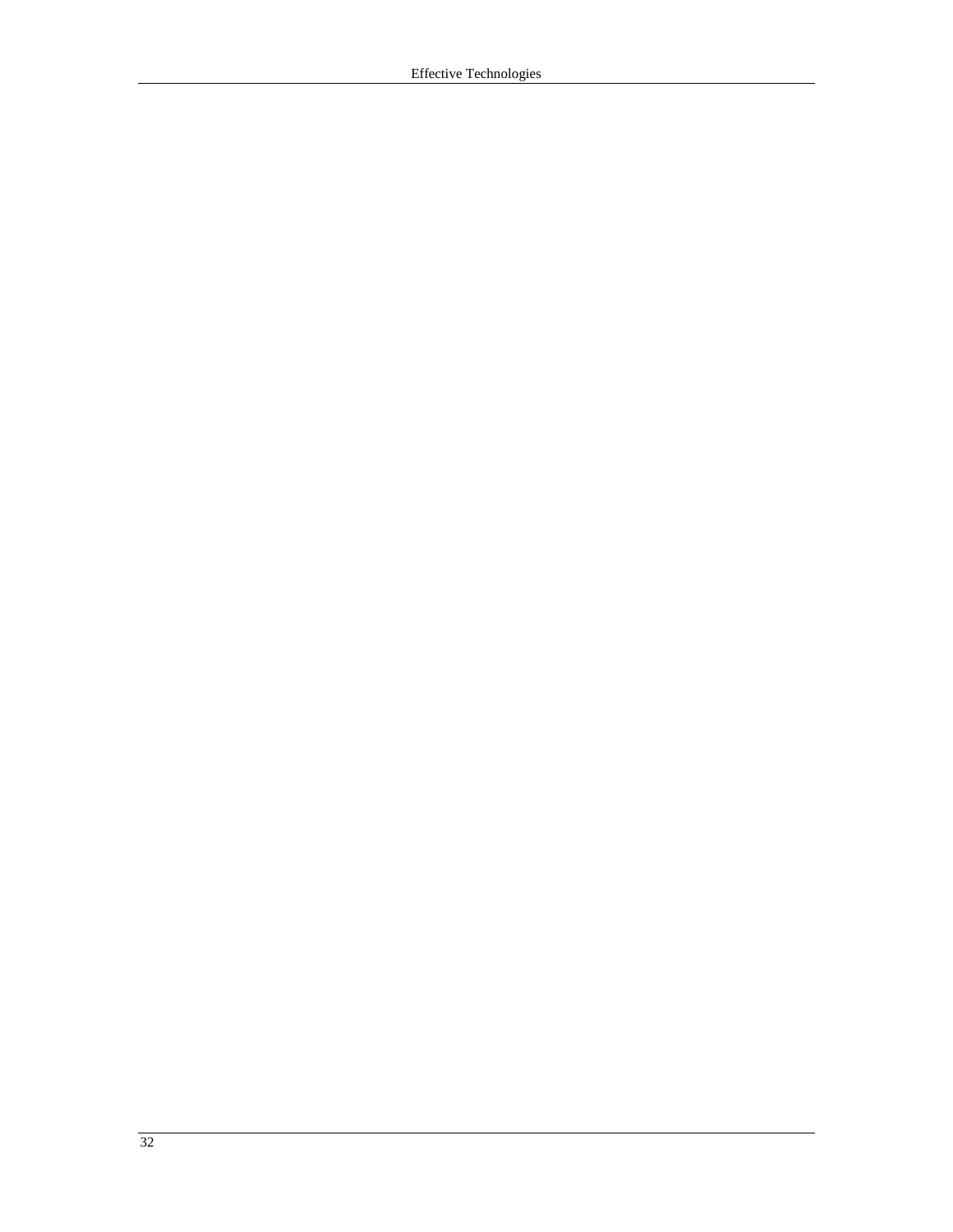# <span id="page-32-0"></span>Chapter 3 Defining Datalink Preferences

This chapter details the preferences available for the Asset and CMDB Relationship CI to CI datalinks. Datalink Preferences are used to define default values for information that is not provided in the source data (CSV files) or to set auto-create actions that create entries on the BMC secondary forms. If the datalink encounters a record with a blank value, that value will be set to the default setting specified in the selected datalink Preferences. You can define settings for the Default Preferences profile only, or you can create multiple Preferences profiles for different customers. Datalink details specifies which Preferences entry will be used for a datalink.

- **B** Asset [Datalink Preferences](#page-33-0)
- [CMDB Relationship CI to CI Datalink Preferences](#page-34-0)

NOTE: For instructions on configuring the datalink preferences, see the *Effective Transport Data Management Suite for BMC Remedy User's Guide*.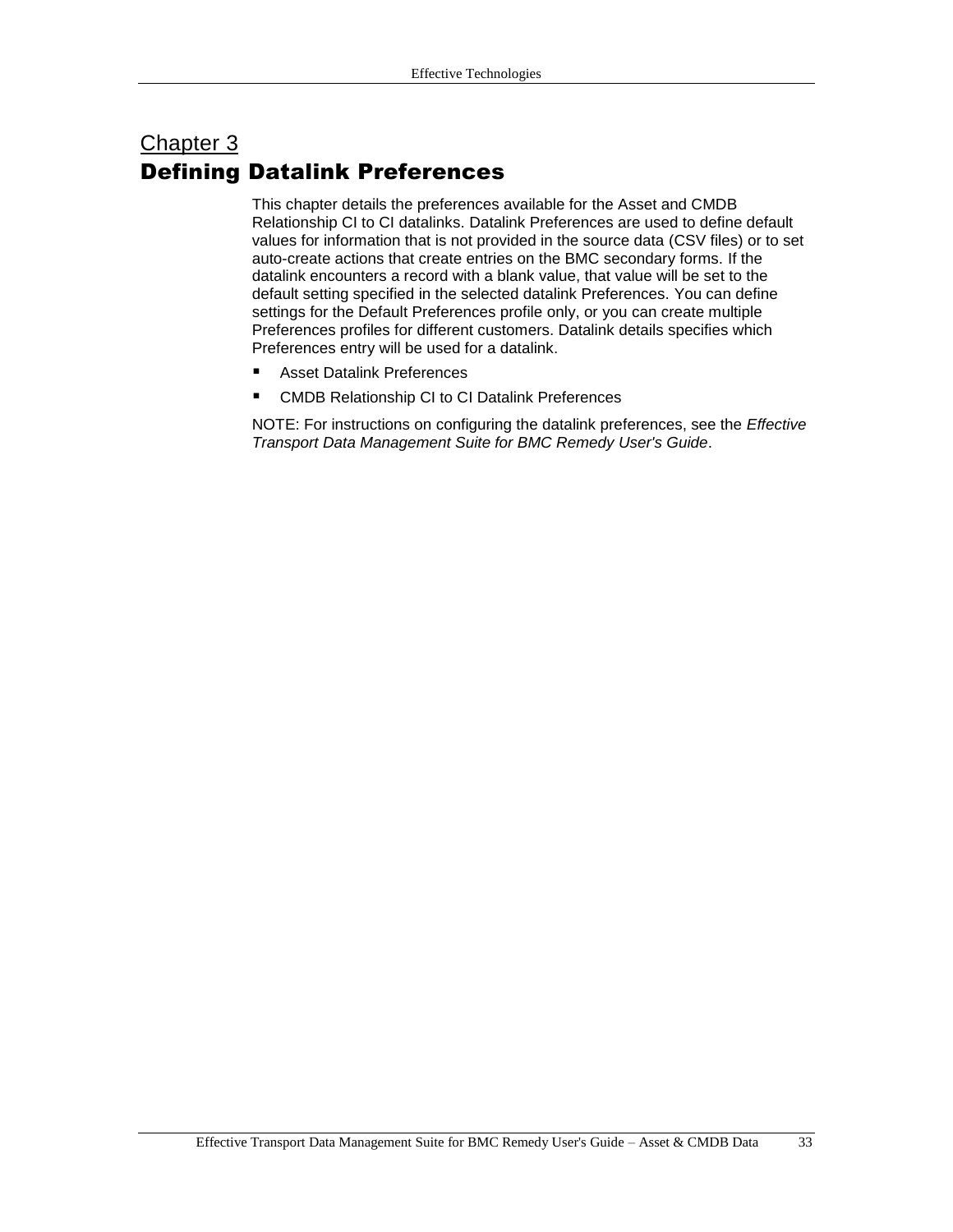# <span id="page-33-0"></span>Asset Datalink Preferences

Unlike the ITSM datalinks which each have specific Preferences, all Asset datalinks share the following Preferences settings. [Table 14](#page-33-1) lists the Preferences settings for the Asset datalinks.

| <b>ASSET DATALINK PREFERENCES</b>        |                                                                                                                                                                                                                  |                                                                                                                                                                                                                                                                                                                                                                                                                                                                                                                                                                                                                                                   |  |
|------------------------------------------|------------------------------------------------------------------------------------------------------------------------------------------------------------------------------------------------------------------|---------------------------------------------------------------------------------------------------------------------------------------------------------------------------------------------------------------------------------------------------------------------------------------------------------------------------------------------------------------------------------------------------------------------------------------------------------------------------------------------------------------------------------------------------------------------------------------------------------------------------------------------------|--|
| <b>Preferences settings</b>              | <b>Acceptable values</b>                                                                                                                                                                                         | <b>Description</b>                                                                                                                                                                                                                                                                                                                                                                                                                                                                                                                                                                                                                                |  |
| <b>Default Status</b>                    | "Being Assembled",<br>"Delete", "Deployed",<br>"Disposed", "Down",<br>"End of Life", "In<br>Inventory", "In Repair",<br>"On Loan", "Ordered",<br>"Received", "Reserved",<br>"Return to Vendor",<br>"Transferred" | If no value is specified in the Status column, the<br>Default Status value is used for the record.                                                                                                                                                                                                                                                                                                                                                                                                                                                                                                                                                |  |
| Default Dataset                          | Based on data from menu.                                                                                                                                                                                         | If no dataset name or ID is specified in the Dataset<br>Name column, the Default Dataset is used for the<br>record.                                                                                                                                                                                                                                                                                                                                                                                                                                                                                                                               |  |
| Unique Key                               | "CI Name", "CI Name and<br>Company" or empty.                                                                                                                                                                    | The Unique Key is used to determine whether data<br>from the CSV file is used to create a new CI or<br>update an existing CI. The workflow within<br>Effective Transport can use either the CI Name, or<br>the CI Name in combination with Company, as the<br>Unique Key.<br>If the Unique Key field is empty, the CI Name and<br>Company will be used by default.                                                                                                                                                                                                                                                                                |  |
| Auto-Create CI-People<br>Relationships   | "Yes", "No"                                                                                                                                                                                                      | If set to 'Yes' and there is data in the<br>OwnerContact column in the CSV file, this data will<br>be used to create an owner-to-CI relationship.<br>There should be a unique key value for each<br>person (in CTM:People) in the OwnerContact<br>column. The unique key specified for People in the<br>People Preferences determines if the Corporate ID<br>or Remedy Login is used as the unique key for<br>OwnerContact.<br>NOTE: The CI must exist in the BMC Asset<br>Dataset for the relationship to be created. This<br>feature is available only for Asset CI datalinks with<br>the OwnerContact column in the corresponding<br>CSV file. |  |
| Auto-Update<br>Manufacturer<br>Companies | "Yes", "No"                                                                                                                                                                                                      | If set to 'Yes' and a company exists in the<br>Company application form, but does not have<br>Manufacturer as one of the values in the Type<br>field, 'Manufacturer' will be added to the Type field<br>in the Company entry.                                                                                                                                                                                                                                                                                                                                                                                                                     |  |
| Auto-Update<br><b>Supplier Companies</b> | "Yes", "No"                                                                                                                                                                                                      | If set to 'Yes' and a company exists in the<br>Company form, but does not have Supplier as one<br>of the values in the Type field, 'Supplier' will be<br>added to the Type field in the Company entry.                                                                                                                                                                                                                                                                                                                                                                                                                                            |  |
| Default Company                          |                                                                                                                                                                                                                  | If no value is specified in the Company column,<br>the Default Company value is used for the record.                                                                                                                                                                                                                                                                                                                                                                                                                                                                                                                                              |  |

<span id="page-33-1"></span>**Table 14 - Datalink Preferences for all Asset datalinks**